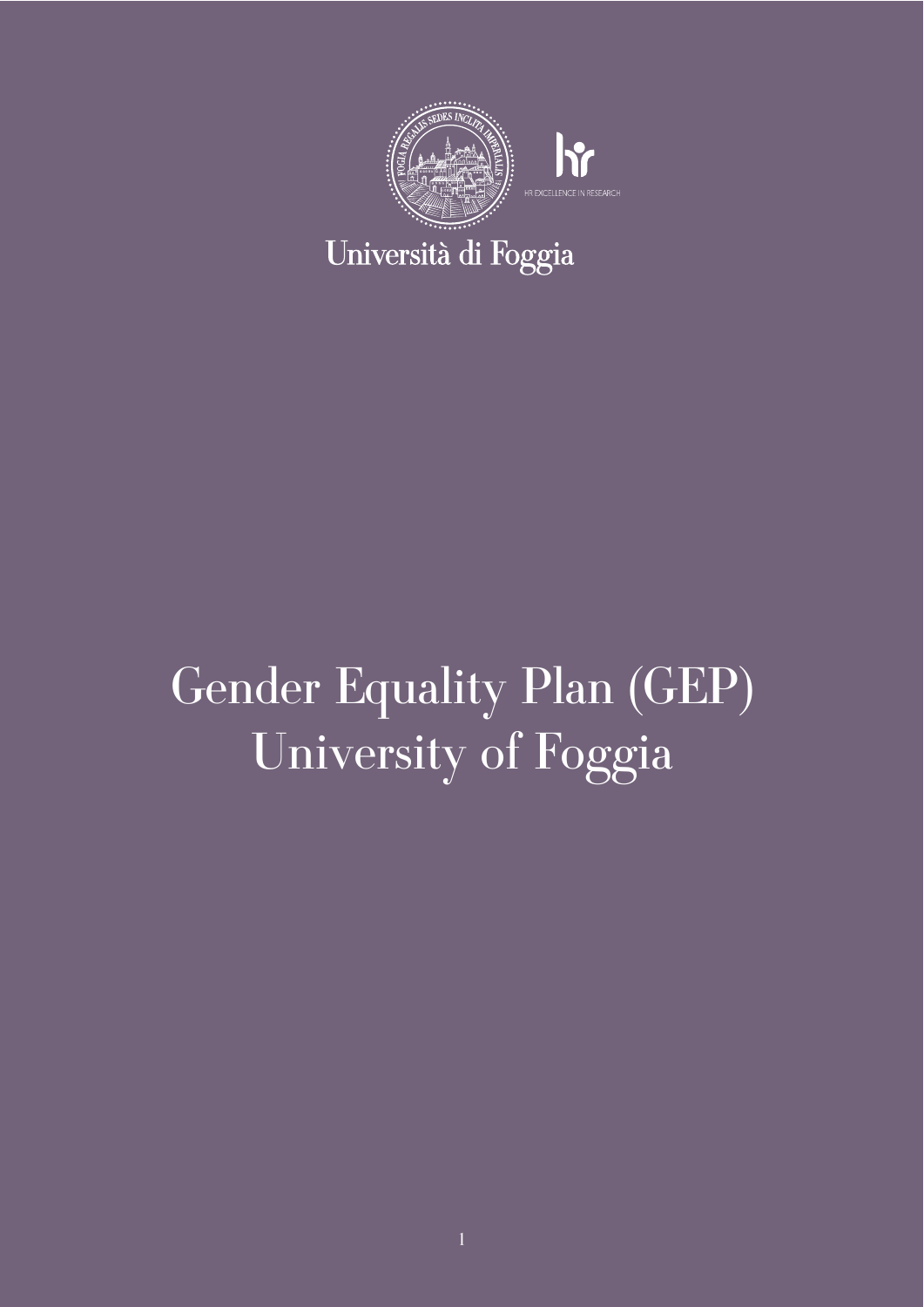# TABLE OF CONTENTS

| <b>Foreword</b>                                                                              | p. 3  |
|----------------------------------------------------------------------------------------------|-------|
| <b>Introduction</b>                                                                          | p. 4  |
| Who                                                                                          | p. 5  |
| <b>How</b>                                                                                   | p. 6  |
| <b>Area</b> 1<br><b>Work/Life Balance and Organizational Culture</b>                         | p. 8  |
| <b>Area 2</b><br>Gender Balance in Leadership and in Decision-Making Bodies                  | p. 12 |
| Area 3<br>Gender Equality in Recruitment and Career Progression                              | p. 14 |
| Area 4<br>Integration of the Gender Dimension into Research and<br><b>Teaching Curricula</b> | p. 20 |
| <b>Area 5</b><br><b>Contrasting Gender-based Violence Including Sexual</b><br>Harassment     | p. 23 |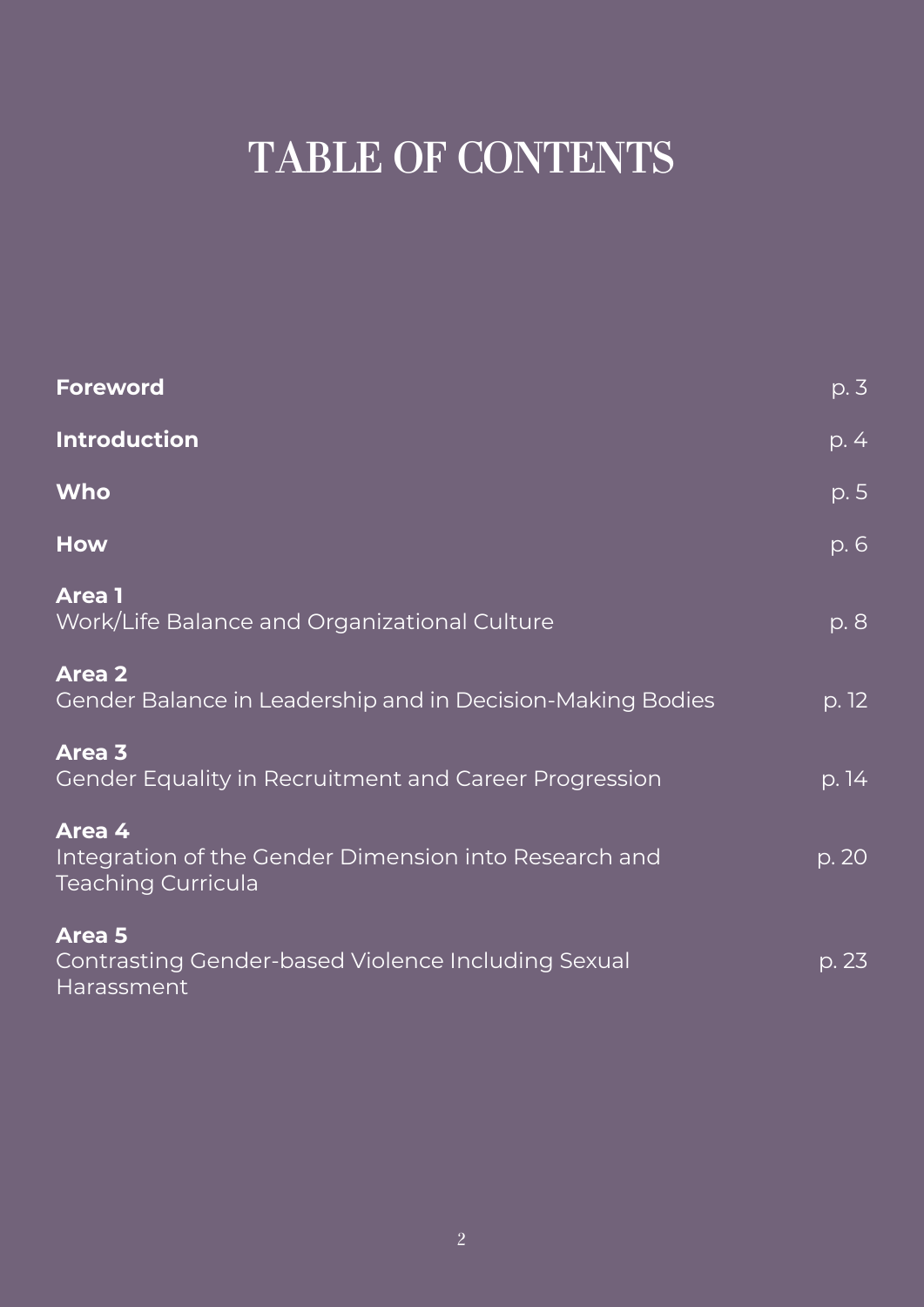## FOREWORD

During the 2020 edition of the European Research and Innovation Days, among provisions introduced to promote gender equality processes in European organizations, Jean Eric Paquet, Director General for Research and Innovation of the European Commission, called for the adoption of a **Gender Equality Plan (GEP)** on part of all research institutions and higher education institutions as a **requirement for access to funding from the Horizon Europe research program.**

The measure is part of a set of policies activated by the European Commission to promote **gender equality in research and innovation**, that has been identified for more than twenty years among the priorities of European policies, and is part of a national framework within which similar processes already exist in several university institutions. From this point of view, in recent months the European Commission has provided specific indications regarding the execution of GEPs, which are to be implemented taking into account the regulatory, social and cultural differences that distinguish both the States within the European Union, and the specific organizations in which these indications are to be implemented. The Gender Equality Plan (GEP) of the University of Foggia in line with the most recent relevant legislative, judicial and doctrinal developments, not only seeks to safeguard equal opportunities between men and women, but it also provides for different actions of various kind, aimed at preventing and removing all possible sources of discrimination related to age, impairment, sexual orientation, ethnicity, religion and personal beliefs.

The planned and programmed actions described herein, on the one hand, endeavour to give continuity and consistency to the policies our University has already undertaken so far and, on the other, to conceive objectives and actions capable of sweeping aside obstacles that still separate us from gender equality and the enhancement of diversity.

The GEP works within a planning framework and is part of the Strategic Plan, fitting into the development guidelines of this institution and the strategies for fulfilling it. Actions therein envisaged are related to the Gender Budget both initially when forecasting results and then when reporting accomplishments. In compliance with the definition provided by the European Commission, a GEP is not a list of isolated actions, but rather a set of actions blended into a single strategic outlook in order to:

- identify gender distortions and inequalities;
- implement innovative strategies to correct distortions and inequalities;
- define objectives and monitor their achievement through suitable indicators.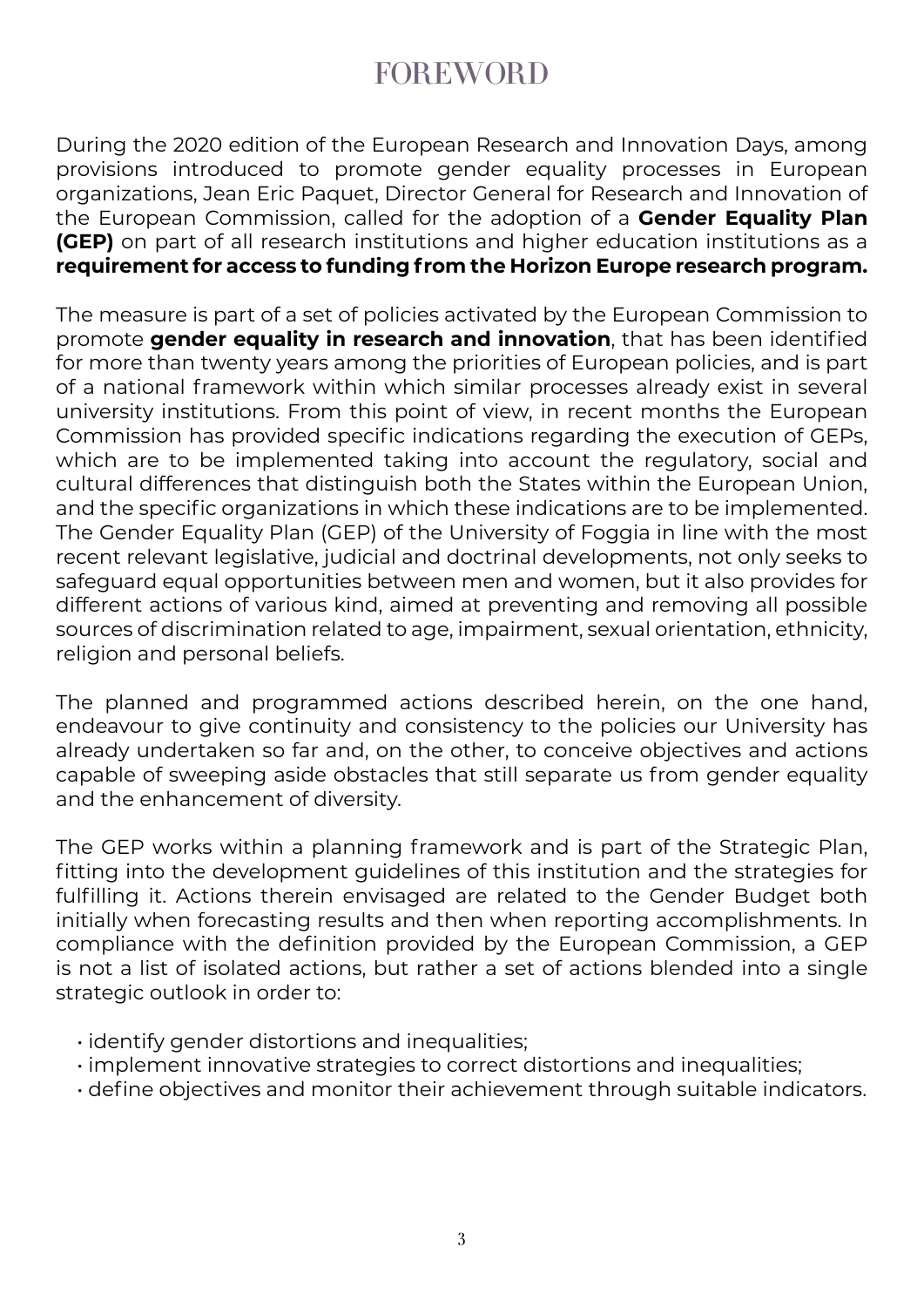## INTRODUCTION

The new framework program for research and innovation for the period 2021- 2027 Horizon Europe has introduced new provisions to strengthen **gender equity** in European organizations. Specifically, for all **research institutions** and **higher education institutions**, having a **Gender Equality Plan (GEP)** has become a requirement to access funding from the Horizon Europe research program. Within the framework of research organizations and higher education institutions, the European Commission defines a **GEP** as a strategic plan aimed at:

 • conducting **impact assessments/audits** of procedures and practices to identify gender biases;

 • identifying and implementing **innovative strategies** aimed at correcting gender bias;

 • defining **objectives and processes** for monitoring progress by means of **indicators.**

With reference to the Italian academic context, it is specified that the GEP is a document outlining the university institution strategy for gender equality and, in line with Gender Mainstream indications, it is to be conceived as a means to embed the gender perspective into the University Strategic Plan. The GEP is part of the institution programming and is to be harmonized with the Positive Action Plan (PAP) that Italian laws already provide for. Finally, it is to be drawn up in line with the gender budgeting process described in the relevant Guidelines of the CRUI (Conference of Italian University Deans) Gender Issues Board, CRUI (2019). Action on part of the European Commission falls within the EU strategy for gender equality 2020-2025, in which there have been suggested strategic objectives and actions aimed at making significant progress by 2025 towards a European Union championing gender equality.

The main objectives indicated by the European Commission are:

- end gender-based violence
- contrast sexist stereotypes
- bridge the gender gap in the labour market
- address the issue of the salary and pension gap
- achieve gender balance in decision-making processes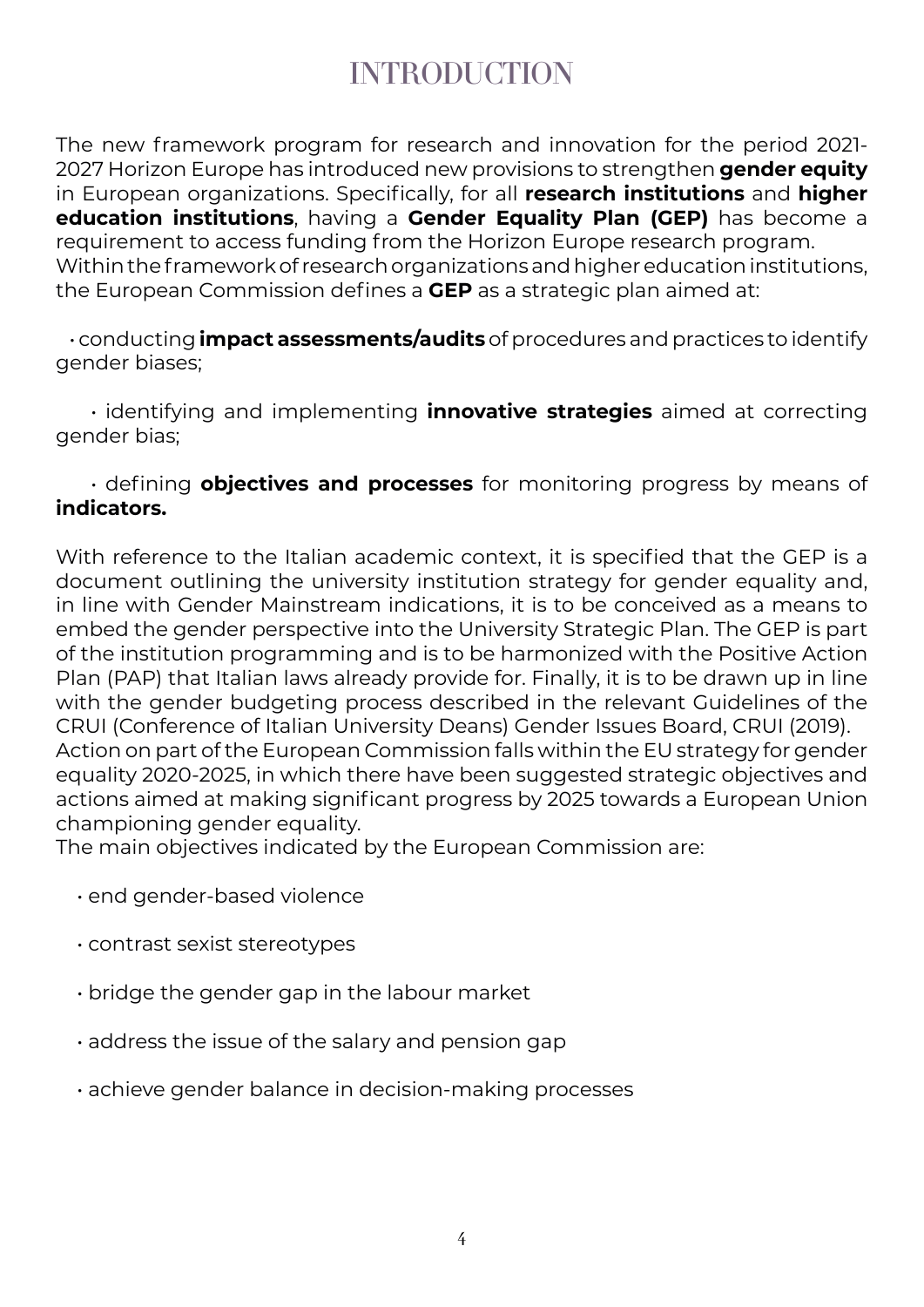## **WHO**

Universities have been called upon to identify a **dedicated body (the GEP Team)**  for implementing the GEP. It is mandatory for such body to:

 • include more than one person with specific skills on gender issues (or who has been adequately trained in this field)

 • work together with all other institutional bodies that are to attract adequate funding

• receive public support from the institution governing bodies.

In this regard the University of Foggia has set up a working group for drafting and updating the University Gender Budget, the Positive Action Plan and the Gender Equality Plan. Members of the team are:

 Madia D'Onghia Barbara De Serio Cristina Di Letizia Rosa Anna Maria Muscio.

Official documents setting up the working group include Rectorial Decree No. 1591, Ref. No. 54944-VII/4 of 11/18/2021.

Furthermore, participation of all stakeholders is recommended in the process of drafting and implementing the GEP. Involvement may vary depending on the stakeholders' profile, yet establishing a **participatory process** for drafting and implementing the GEP is deemed essential to overcome obstacles and opposition that may arise at all levels. Specifically, the European Commission requires the involvement of: Rector or Head of the institution, Director General, Deans of Schools, Heads of Departments, academic and research staff, support staff, student body, Human Resources.

As to the Italian context, it is advised for the GEP Team to include at all rates the following: Rector, Director General, Chair of the Guarantee Committee (CUG) or their delegates; at least one person representing the body in charge of drafting the Gender Report, where appointed.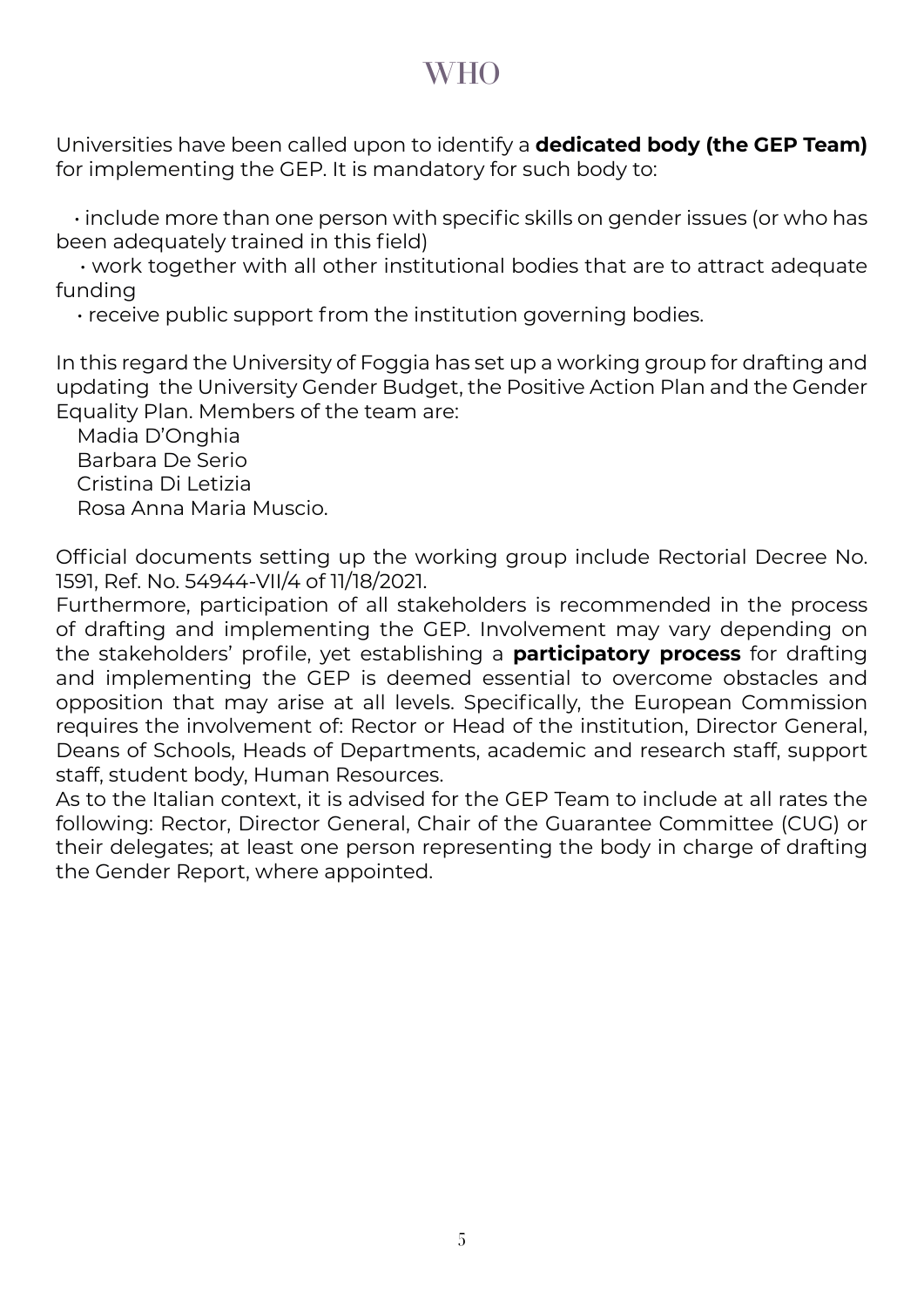### **HOW**

The European Commission defines the following **4 requirements** deemed basic and mandatory features of a GEP:

#### **1. The GEP must be a public document that has been**:

- approved and signed by the governing bodies of the institution;
- published on the institution's website in line with data protection laws (GDPR) 1
- shared in all institutional areas
- written in Italian

#### **2. Specific human and financial resources must be dedicated to the GEP**:

 • resources for devising, implementing and monitoring the GEP may include funding for specific positions dedicated to equality or to workgroups for gender equality

#### **3. The GEP must include provisions for collecting and monitoring data**

 • data must be disaggregated by gender and related to both the student body and staff involved in teaching, research, and in support and library activities; an updated annual report must also be drafted including indicators available on the website (i.e., the Gender Report)

 • such data must provide details to define GRP objectives, monitoring and evaluation

#### **The GEP must be supported by training and capacity building**:

• - namely, training of staff and decision makers in gender issues and equal opportunities is required

- actions may include developing gender skills and overcoming gender biases among staff, leaders and decision makers;

• - establishing and enhancing working groups dedicated to specific topics; raising awareness through workshops and communication activities dedicated to all stakeholders. The CRUI Gender Issues Board points out the opportunity to apply for European funding to allow university institutions to equip themselves with the needed dedicated human and financial resources.

The European Commission indicates the following 5 minimum priority areas requiring specific measures:

- **• Work-Life balance and organizational culture**
- **• Gender balance in leadership and decision-making bodies**
- **• Gender equality in recruitment and career progression**
- **• Incorporating gender dimension in research and the teaching curricula**

#### **• Contrasting gender-based violence, including sexual harassment**

Each area involves defining several objectives realized through a number of actions.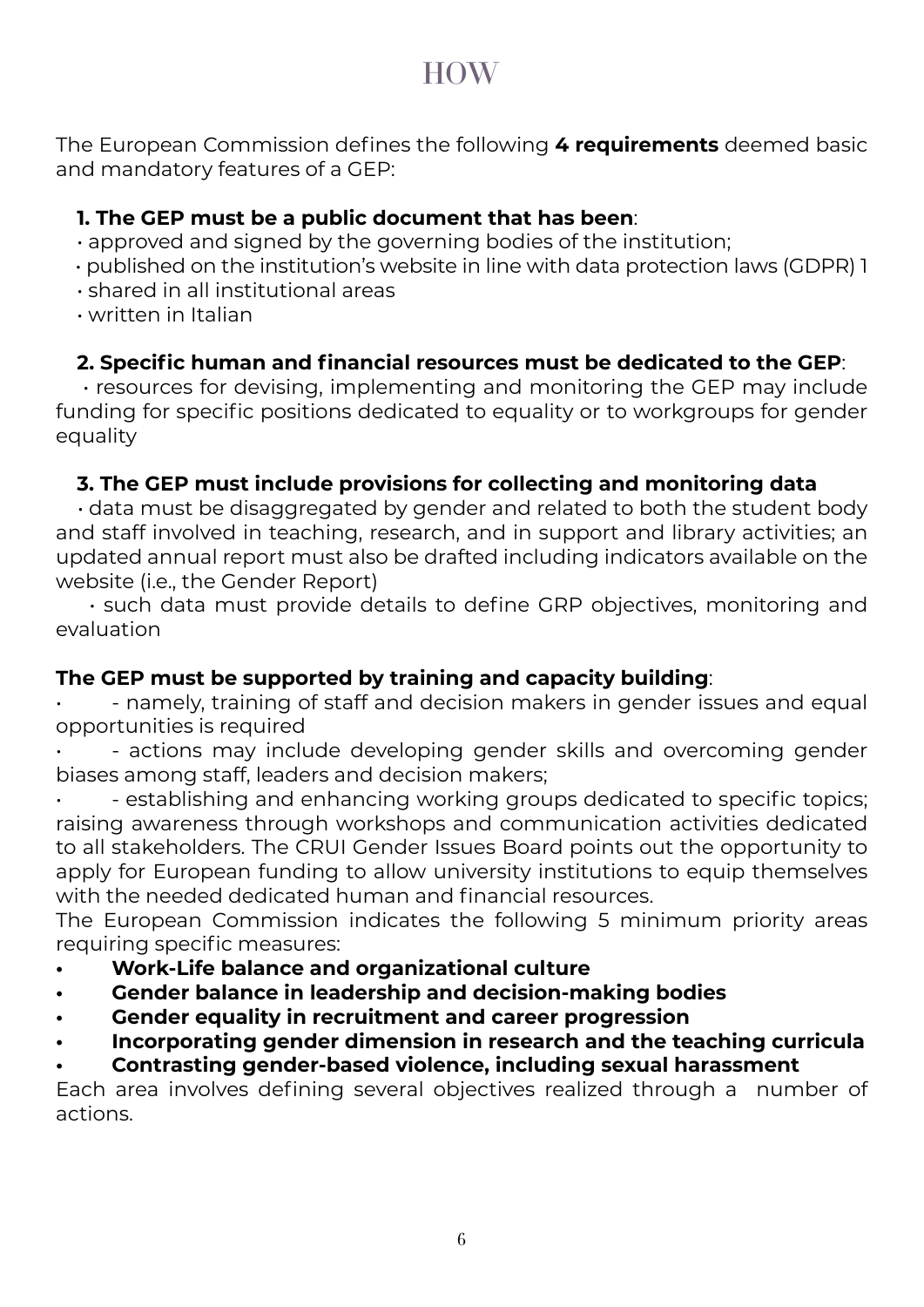Each action requires identifying indicators, targets, timeline, responsibility sharing, and dedicated resources (EIGE, 2016).

With reference to Italy, the *CRUI* Gender Issues Board has submitted the following template including details specifying individual actions. Measures aimed at achieving gender equality should not be set apart: clearly, they must be part of an overall strategy.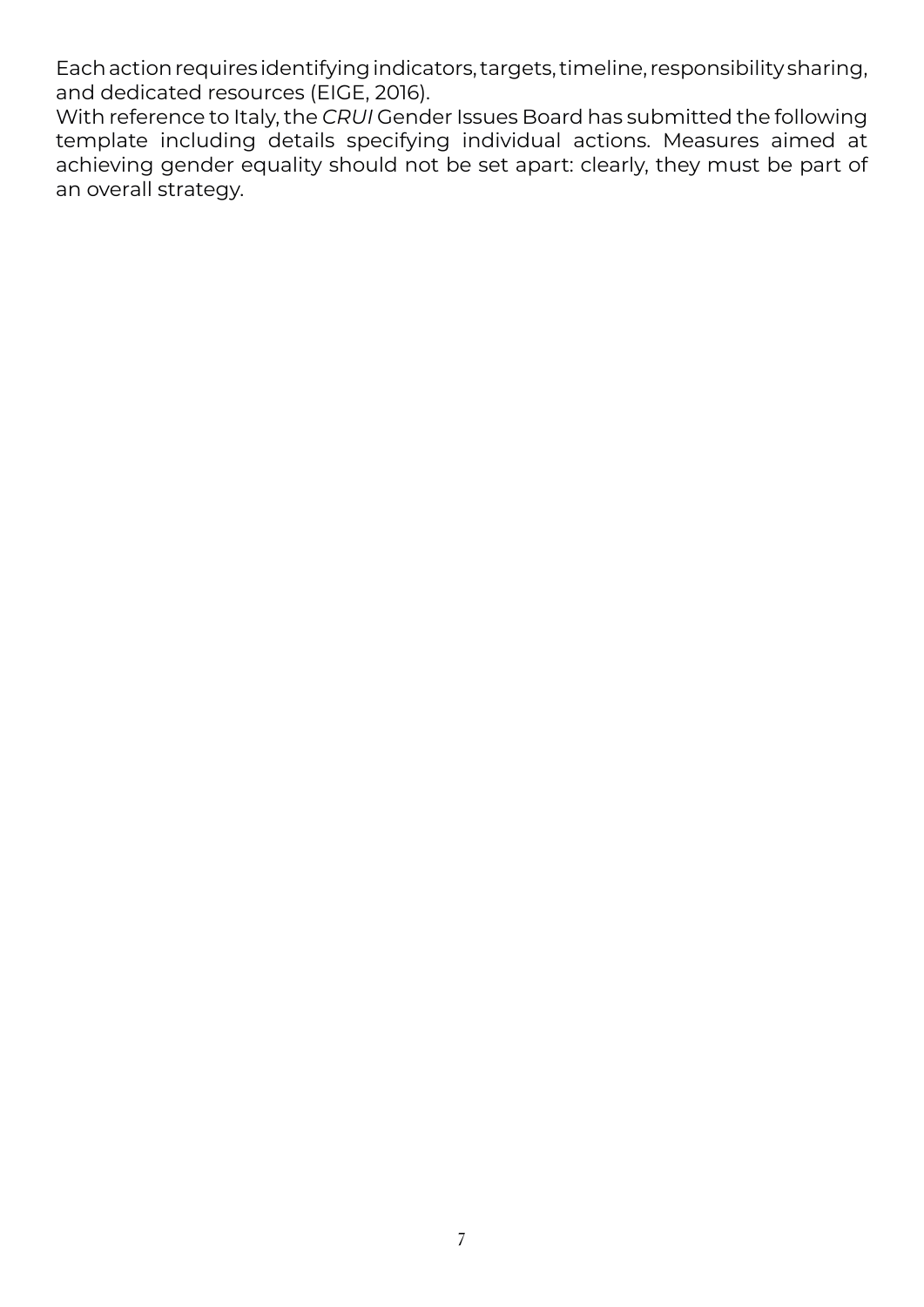## Area 1

# Work/Life Balance and Organization Culture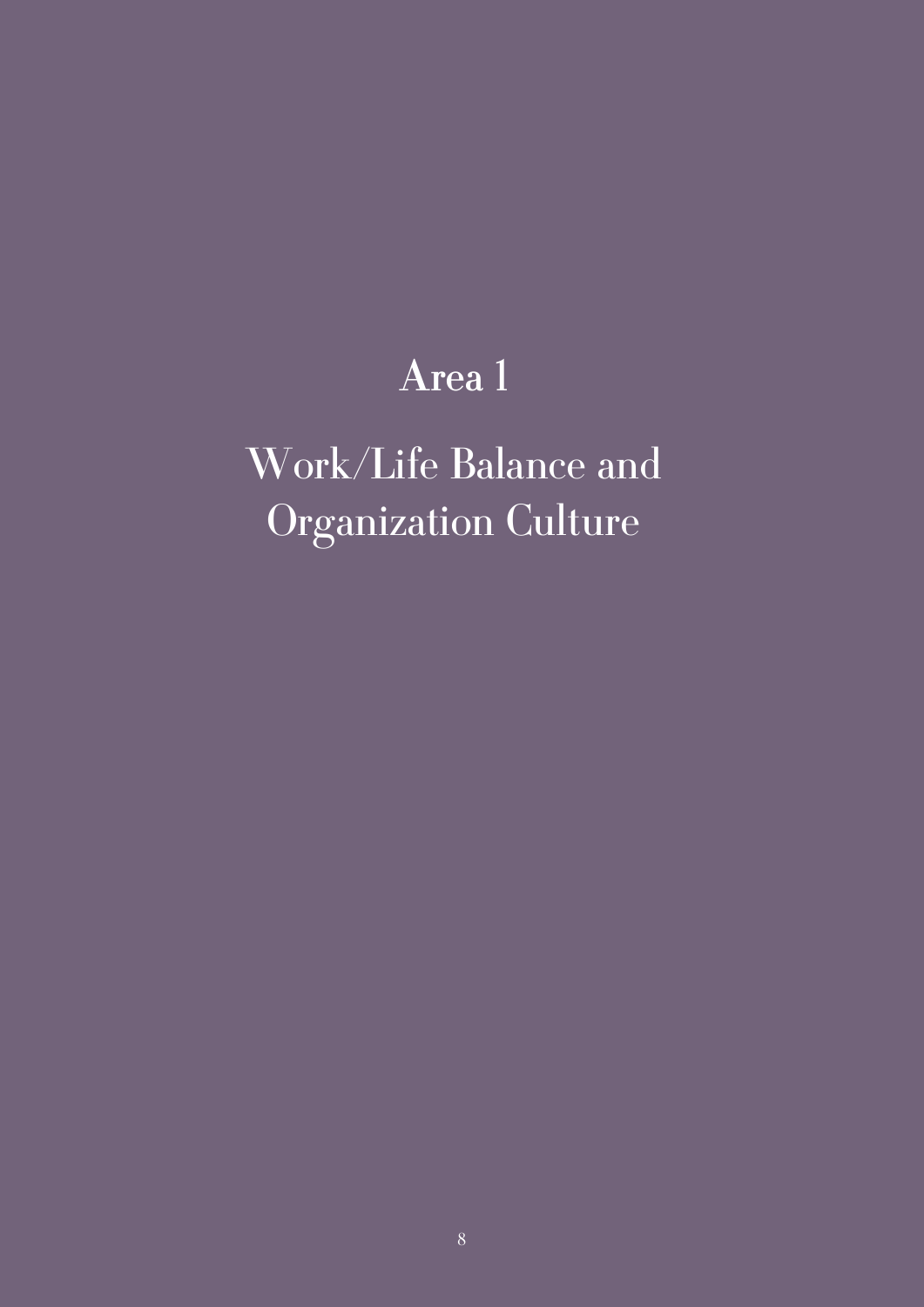## Objective: Sustaining Parent Support Policies

## 1. Furthering/Improving Childcare Facilities within the Workplace

| <b>Action Detail</b>       | Furthering 'Baby Area - Playroom' facility<br>1.<br>Monitoring/improving 'Baby Area - Playroom' facility<br>2.<br>$\overline{3}$ .<br>Agreements with sports and recreational centres for<br>reduced prices during school holidays        |
|----------------------------|-------------------------------------------------------------------------------------------------------------------------------------------------------------------------------------------------------------------------------------------|
| Direct diretto             | Academic staff, research staff, students of specialisation scho-<br>ols, research fellows, scholarship holders, support staff and<br>library staff, parent students; visiting researchers and related<br>guests involved in parental care |
| <b>Indirect Target</b>     | Family members and colleagues of direct target                                                                                                                                                                                            |
| Responsible                | Guarantee Committee (CUG), Financial Programming and<br>Budget Division, Technical and Negotiation Affairs Division,<br>Human Resources, Higher Education, Education and Student<br>Services                                              |
| Output                     | Facility furthering/improvement<br>1.<br>Agreements<br>2.<br>3.<br>Report including measure indicators of number of facility<br>usage instances and of frequency rate                                                                     |
| Outcome                    | Strengthening welfare/well-being measures aimed at balan-<br>cing work-life                                                                                                                                                               |
| Timeline                   | June - December 2023                                                                                                                                                                                                                      |
| Key Performance Indicators | Total number of facility usage instances >2                                                                                                                                                                                               |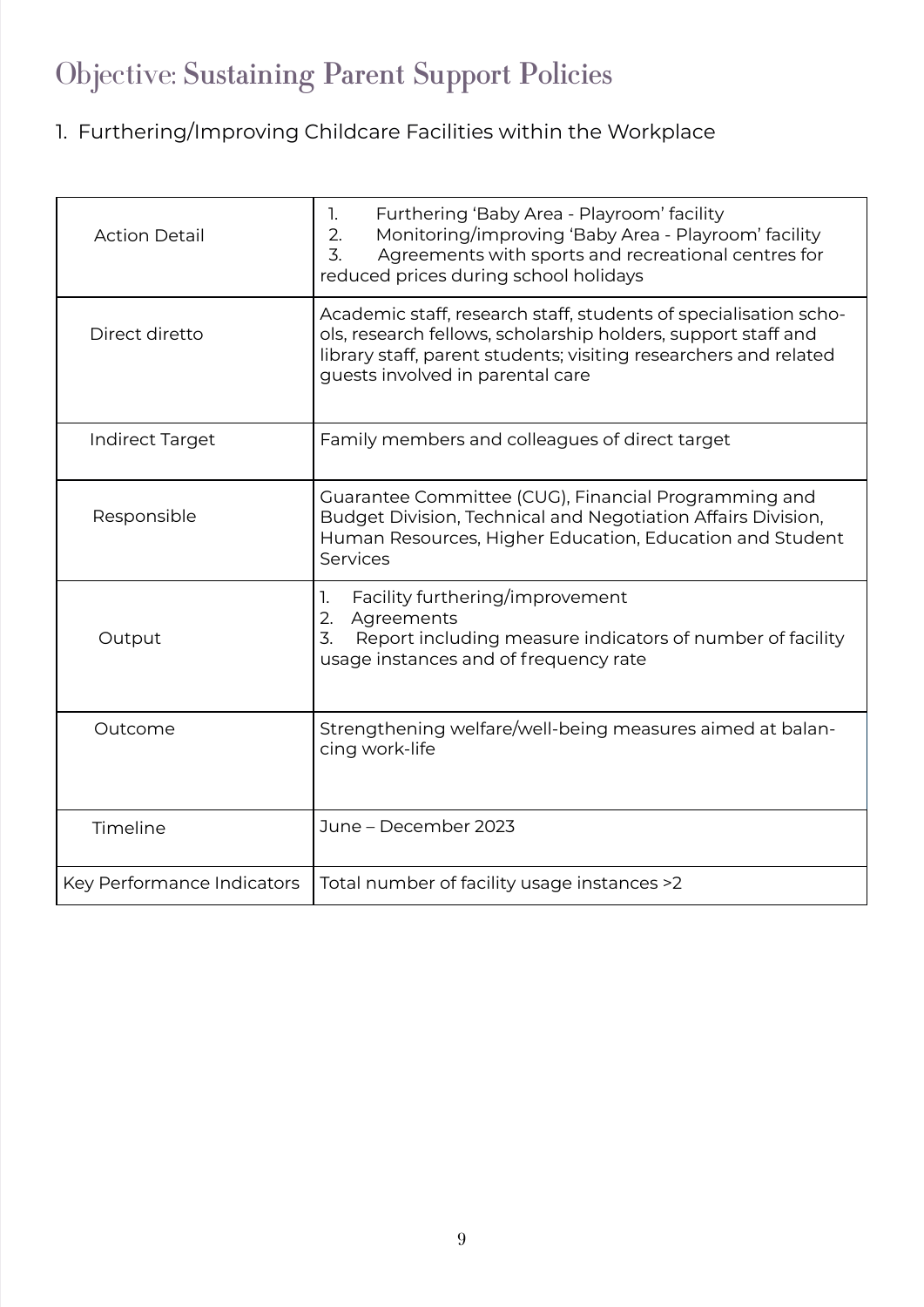## Objective: Sustaining Parent Support Policies

2. Guidelines for scheduling institutional and teaching commitments in line with parental needs (children's school times, etc.)

| <b>Action Detail</b>       | Drafting guidelines for the standard management of acade-<br>mic, institutional, administrative activities in line with a fa-<br>mily-friendly approach aimed at balancing work-life |
|----------------------------|--------------------------------------------------------------------------------------------------------------------------------------------------------------------------------------|
| Direct Targert             | Academic staff, research staff, students of specialisation<br>schools, research fellows, scholarship holders, support staff and<br>library staff, parent students                    |
| Indirect Target            | Family members and colleagues of direct target, society at<br>large                                                                                                                  |
| Responsible                | Guarantee Committee (CUG), Human Resources, Higher<br>Education, Education and Student Services, Directorate<br>General                                                              |
| Output                     | Guidelines                                                                                                                                                                           |
| Outcome                    | Strengthening welfare/well-being oriented measures favouring<br>the work-life balance                                                                                                |
| Timeline                   | December 2022                                                                                                                                                                        |
| Key Performance Indicators | Publication of Regulations on the University website                                                                                                                                 |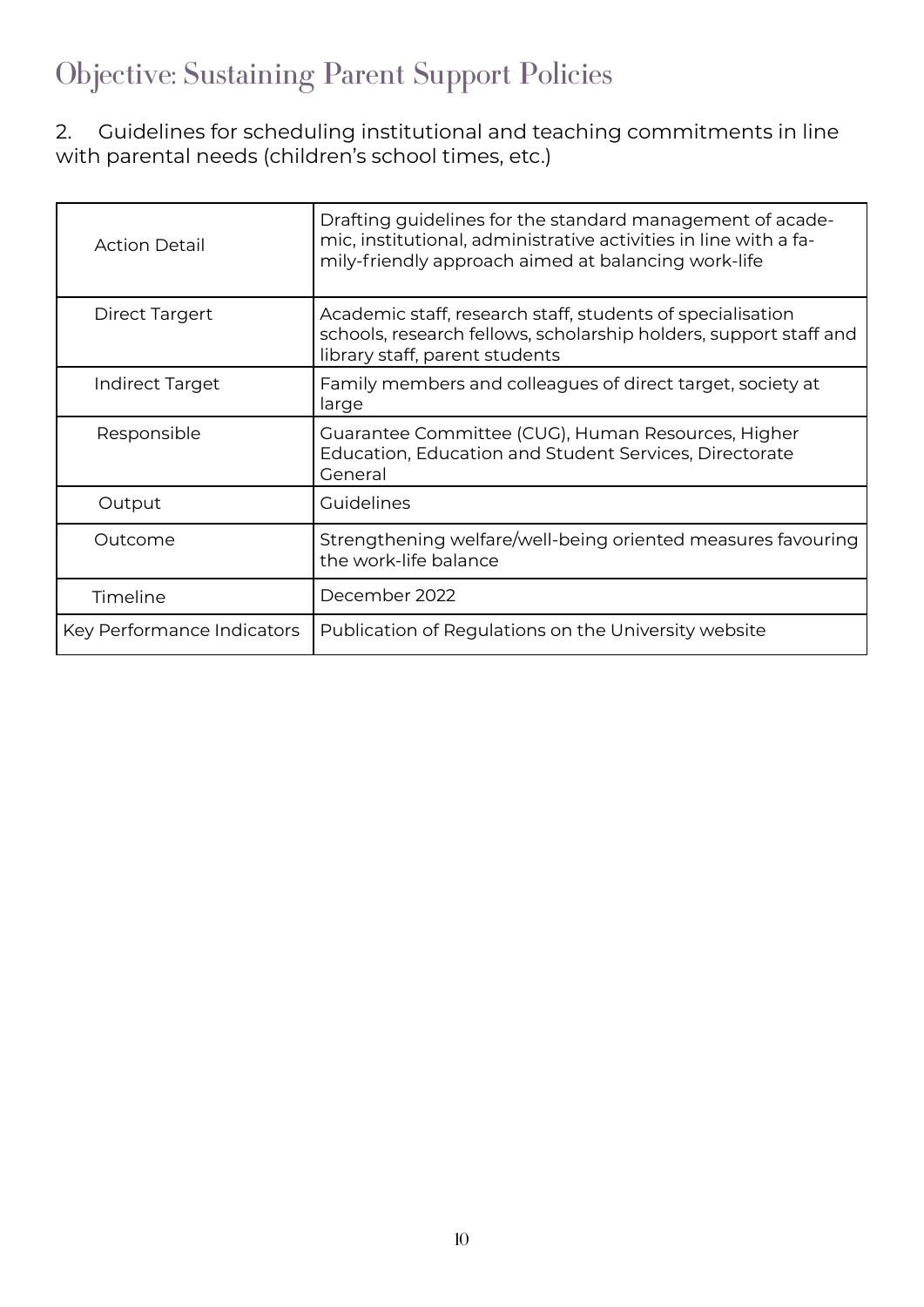#### 3. Supporting Staff Resuming Work after Leave, Maternity Leave, Parental Leave and Sick Leave to Preserve Career Paths

| Action Detail              | Defining internal regulation establishing work benefits<br>(i.e., workload reduction for 12 months after work resumption)<br>and specific evaluation criteria (where staff is subject to<br>evaluation) for employees resuming work after birth/adoption<br>of a child or after sick leave<br>Specifying implementation procedures<br>2.<br>3.<br>Implementation |
|----------------------------|------------------------------------------------------------------------------------------------------------------------------------------------------------------------------------------------------------------------------------------------------------------------------------------------------------------------------------------------------------------|
| Direct Target              | Academic staff, support staff and library staff resuming work<br>after leave                                                                                                                                                                                                                                                                                     |
| Indirect Target            | All academic staff, support staff and library staff, their family<br>members                                                                                                                                                                                                                                                                                     |
| Responsible                | Guarantee Committee (CUG), Education and Orientation<br>Division, Personnel, Organization and Performance Division                                                                                                                                                                                                                                               |
| Output                     | University Regulations                                                                                                                                                                                                                                                                                                                                           |
| Outcome                    | Maintaining productivity standards; number of male and fema-<br>le employees benefiting from measure                                                                                                                                                                                                                                                             |
| Timeline                   | December 2022                                                                                                                                                                                                                                                                                                                                                    |
| Key Performance Indicators | Publication of Regulations on the University website                                                                                                                                                                                                                                                                                                             |

#### 4. Supporting researcher participation in international scientific workgroups, conferences, expert panels and committees

| Action Detail              | Entering into agreements to obtain reduced prices for<br>childcare services (i.e., micro-nurseries, nursery schools,<br>playrooms, summer camps) and care services for the<br>impaired (i.e., cooperatives) during employee absence due to<br>participation in scientific events |
|----------------------------|----------------------------------------------------------------------------------------------------------------------------------------------------------------------------------------------------------------------------------------------------------------------------------|
| Direct Target              | Research staff and academic staff involved in family care                                                                                                                                                                                                                        |
| Indirect Target            | University community and their families                                                                                                                                                                                                                                          |
| Responsible                | Personnel, Organization and Performance Division, Student<br>Services and General Services                                                                                                                                                                                       |
| Output                     | Agreements                                                                                                                                                                                                                                                                       |
| Outcome                    | Constant participation in scientific activities and research<br>projects involving mobility                                                                                                                                                                                      |
| Timeline                   | December 2023                                                                                                                                                                                                                                                                    |
| Key Performance Indicators | Publication of agreements on the University website                                                                                                                                                                                                                              |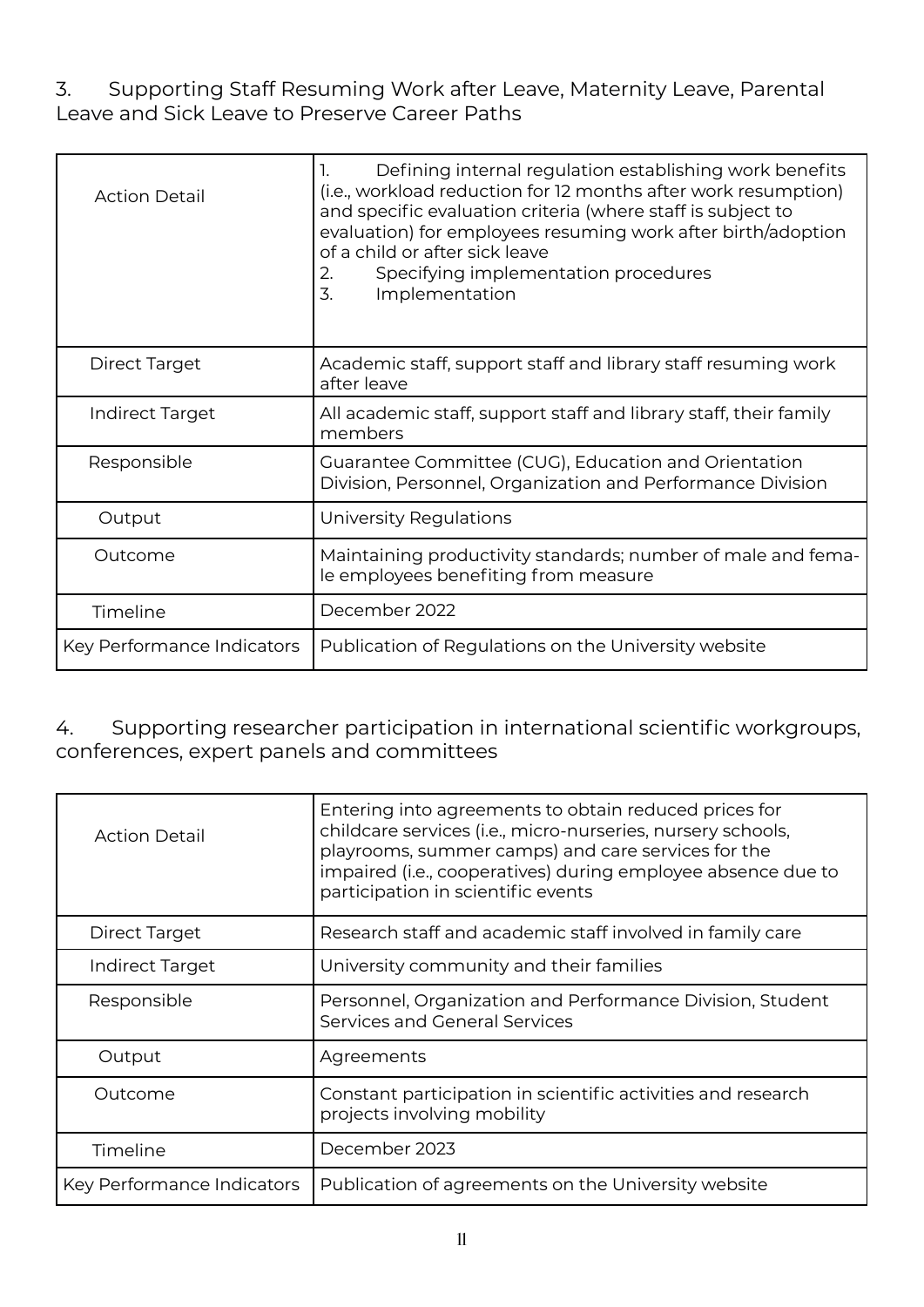## Area 2

# Gender Balance in Leadership and Decision-Making Bodies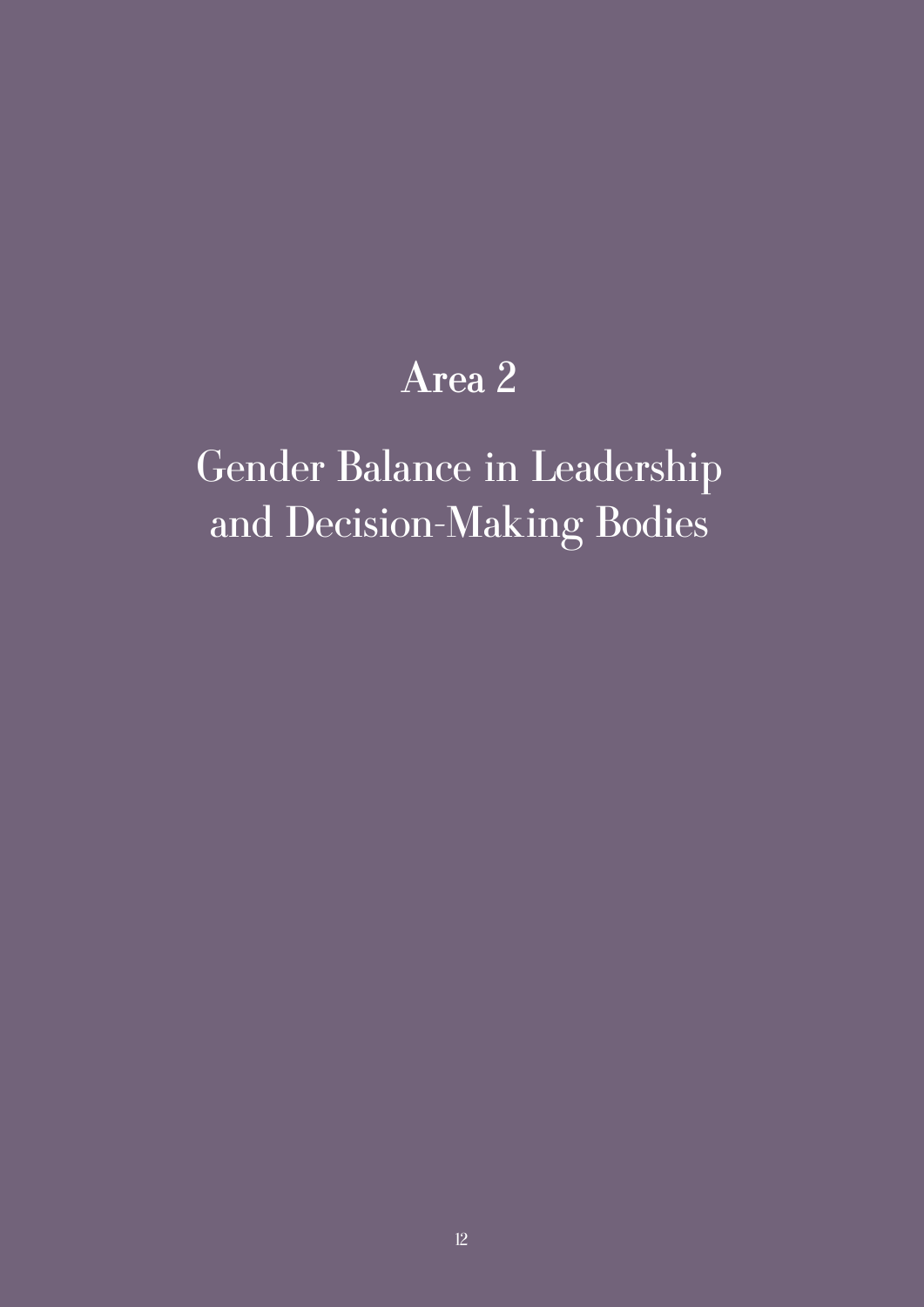### Objective: Improving internal decision-making processes aimed at greater gender equity, increasing number of women in top positions (Accountability)

1. Blending activities included in the GEP with measures envisaged in the Strategic Integrated Programming Document and in the Positive Action Plan (PAP)

| <b>Action Detail</b>       | Regular blending with actions included in the University<br>Strategic Plan<br>Regular blending with actions included in the Positive<br>$\mathcal{P}_{\cdot}$<br>Action Plan (PAP) |
|----------------------------|------------------------------------------------------------------------------------------------------------------------------------------------------------------------------------|
| Direct Target              | Academic staff, research staff, support staff and library staff,<br>PhD students, students of specialisation schools, research<br>fellows, scholarship holders, students           |
| Indirect Target            | Society at large                                                                                                                                                                   |
| Responsible                | Guarantee Committee (CUG)                                                                                                                                                          |
| Output                     | Regular harmonizing planning documents on gender issues                                                                                                                            |
| Outcome                    | Strategic guidance of university policies                                                                                                                                          |
| Timeline                   | January - December 2022                                                                                                                                                            |
| Key Performance Indicators | Publication of the two documents on the University website                                                                                                                         |

#### 2. Establishing a Gender Equality Delegation

| <b>Action Detail</b>       | Issuing a rectorial decree appointing equal opportunities<br>Ι.<br>delegates                                                                                   |
|----------------------------|----------------------------------------------------------------------------------------------------------------------------------------------------------------|
| Direct Target              | Academic staff, research staff, support staff and library staff,<br>PhD students, students of specialisation schools, research<br>fellows, scholarship holders |
| Indirect Target            | The media, society at large, equivalent positions in other insti-<br>tutions                                                                                   |
| Responsible                | Rector, Governing bodies                                                                                                                                       |
| Output                     | Proxy                                                                                                                                                          |
| Outcome                    | Incorporation of gender policies in the organization chart                                                                                                     |
| Timeline                   | January - December 2022                                                                                                                                        |
| Key Performance Indicators | Publication of the news on the University website                                                                                                              |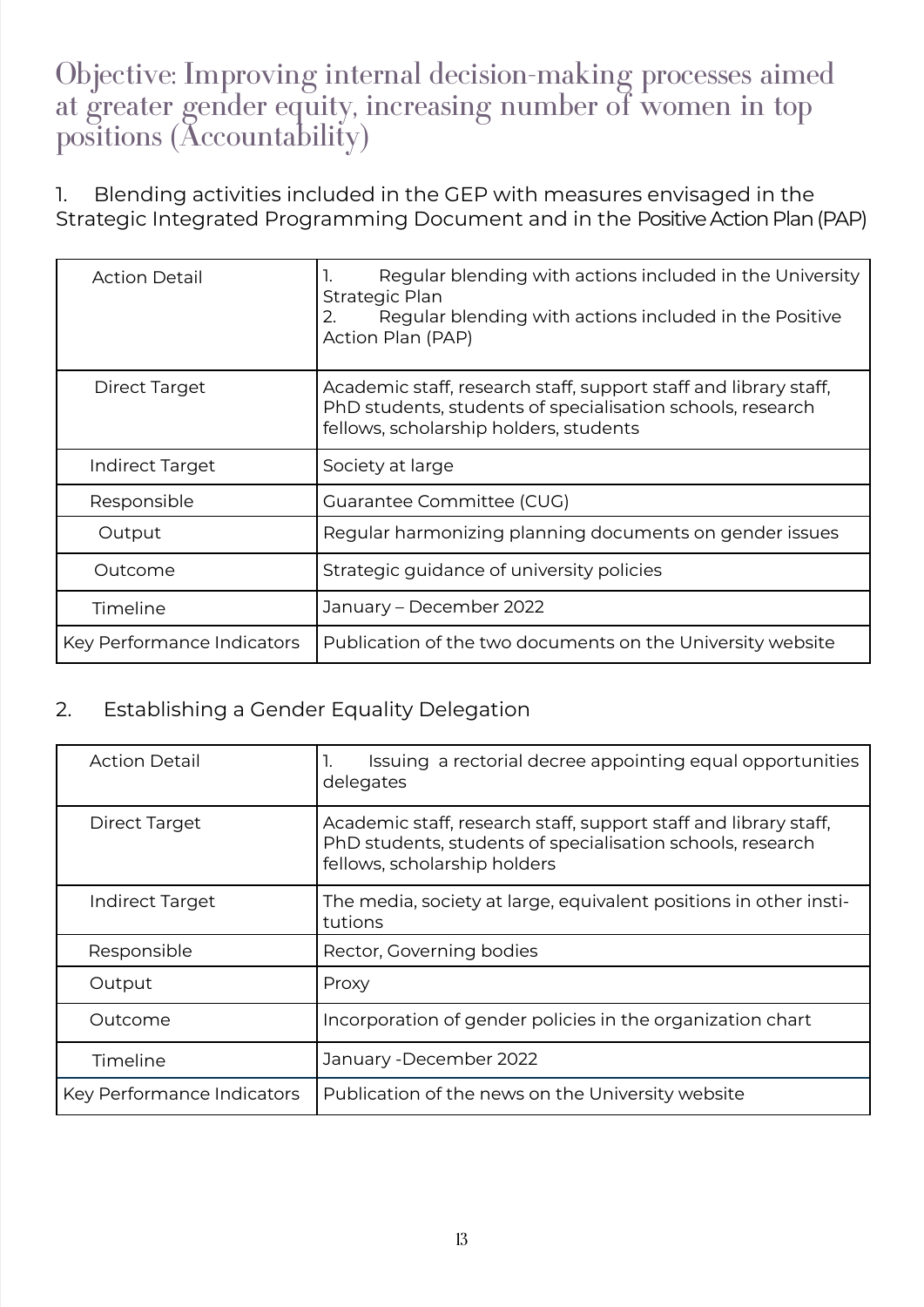## Area 3

# Gender Equality in Recruitment and Career Progression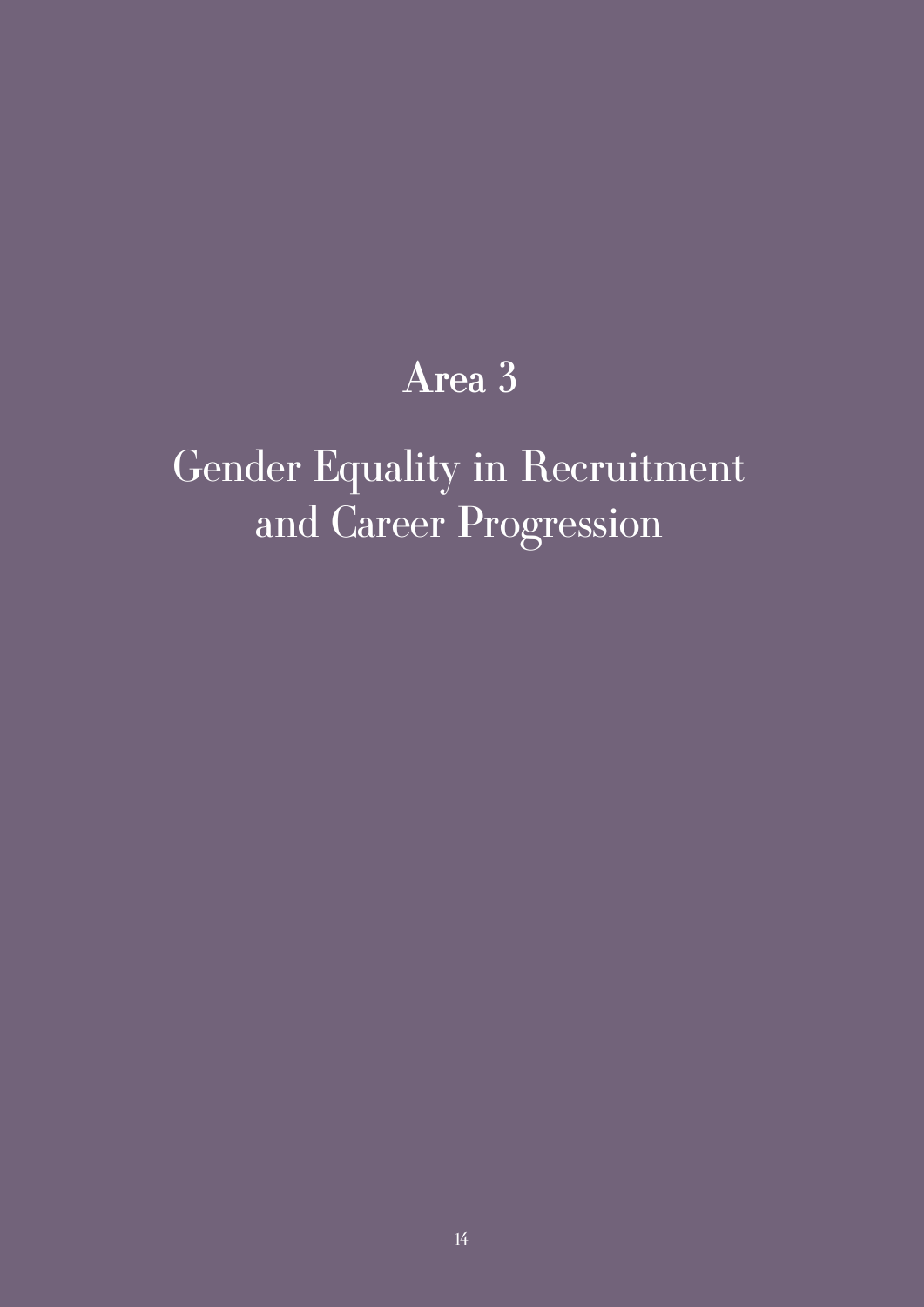### Objective: Promoting the mission of the University of Foggia and its role as an equitable and gender-inclusive education and work environment

1. Collecting and systematising quantitative and qualitative data disaggregated by gender and creating a blended system useful for gender statistics; monitoring existing measures and defining new measures

| <b>Action Detail</b>       | Collecting quantitative and qualitative data (on staff,<br>1.<br>research products, student body) disaggregated by gender;<br>Monitoring specific indicators of gender equity and staff<br>2.<br>well-being;<br>3.<br>Systematising analysis of indicators. |
|----------------------------|-------------------------------------------------------------------------------------------------------------------------------------------------------------------------------------------------------------------------------------------------------------|
| Direct Target              | Academic staff, research staff, support staff and library staff,<br>PhD students, students of specialisation schools, research<br>fellows, scholarship holders                                                                                              |
| Indirect Target            | Society at large                                                                                                                                                                                                                                            |
| Responsible                | Guarantee Committee (CUG), Data Processing and Decision<br>Support Division, Human Resources, Higher Education,<br>Education and Student Services, Grants Office                                                                                            |
| Output                     | Database<br>1.<br>2.<br>Annual reporting                                                                                                                                                                                                                    |
| Outcome                    | Strategic university policies geared towards gender equity and<br>people's well-being                                                                                                                                                                       |
| Timeline                   | March - December 2022                                                                                                                                                                                                                                       |
| Key Performance Indicators | Publication on the University website                                                                                                                                                                                                                       |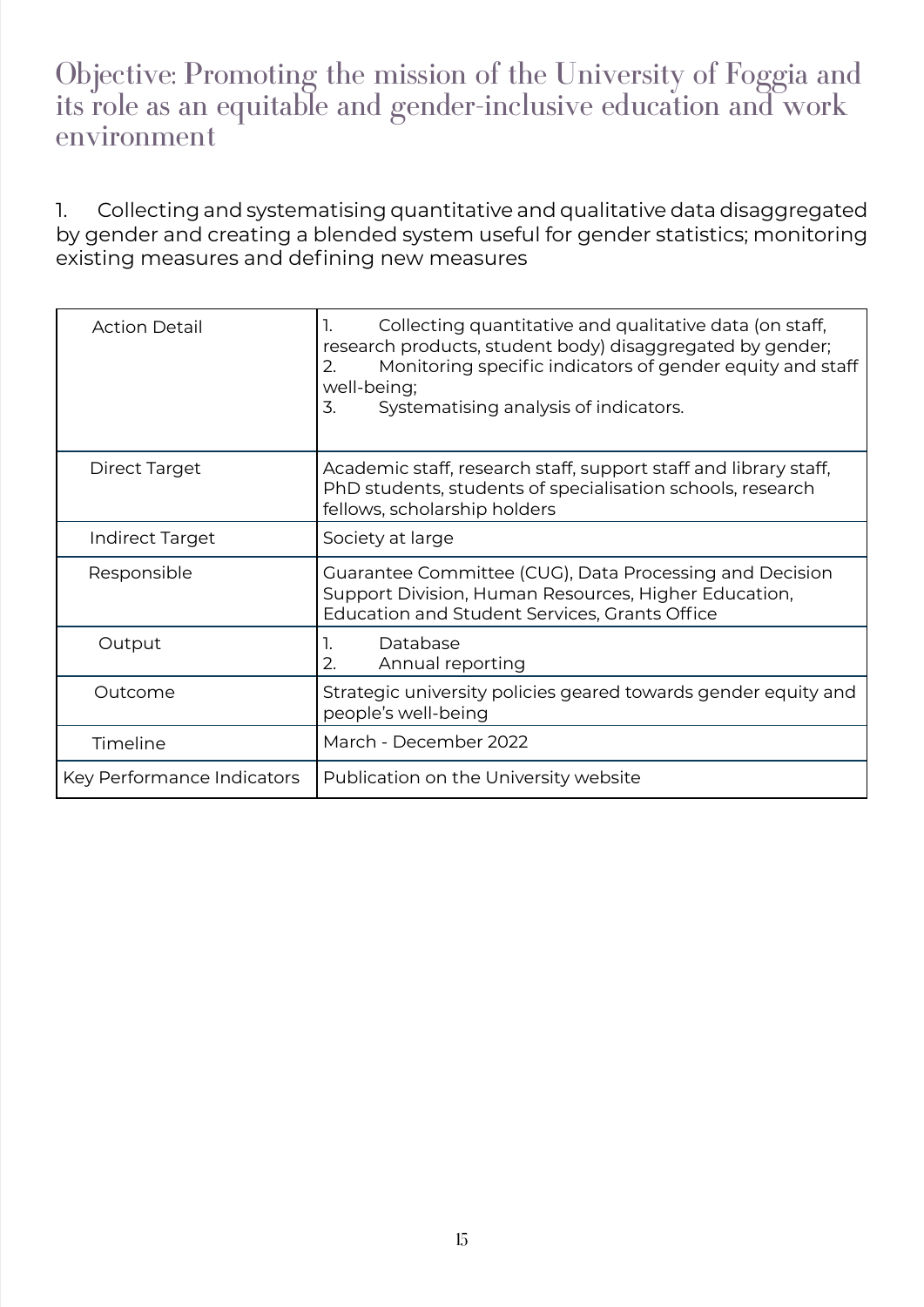Objective: Developing knowledge and skills on GEP among the University of Foggia community to foster positive behaviour in daily activities

### 1. Individual mentoring directed at female staff

| <b>Action Detail</b>       | Designing paths aimed at supporting careers through<br>mentoring paths (peer finding within organization structures)<br>Workshops focused on soft skills taking into account<br>2.<br>several direct targets; annual planning of activities aimed at<br>comparing senior female figures with role models; designing<br>and planning training activities on gender equality at the<br>Academy |
|----------------------------|----------------------------------------------------------------------------------------------------------------------------------------------------------------------------------------------------------------------------------------------------------------------------------------------------------------------------------------------------------------------------------------------|
| Direct Target              | Docenti, student*post lauream, personale amministrativo                                                                                                                                                                                                                                                                                                                                      |
| <b>Indirect Target</b>     | Rector, academic staff, support and library staff, student<br>networks, society at large                                                                                                                                                                                                                                                                                                     |
| Responsible                | Vice Rectors, Director General, Transparency,<br>Anti-corruption and Training Division                                                                                                                                                                                                                                                                                                       |
| Output                     | Establishing mentoring paths                                                                                                                                                                                                                                                                                                                                                                 |
| Outcome                    | Support for women's careers                                                                                                                                                                                                                                                                                                                                                                  |
| Timing                     | January – December 2022                                                                                                                                                                                                                                                                                                                                                                      |
| Key Performance Indicators | Publication of training events on the University website                                                                                                                                                                                                                                                                                                                                     |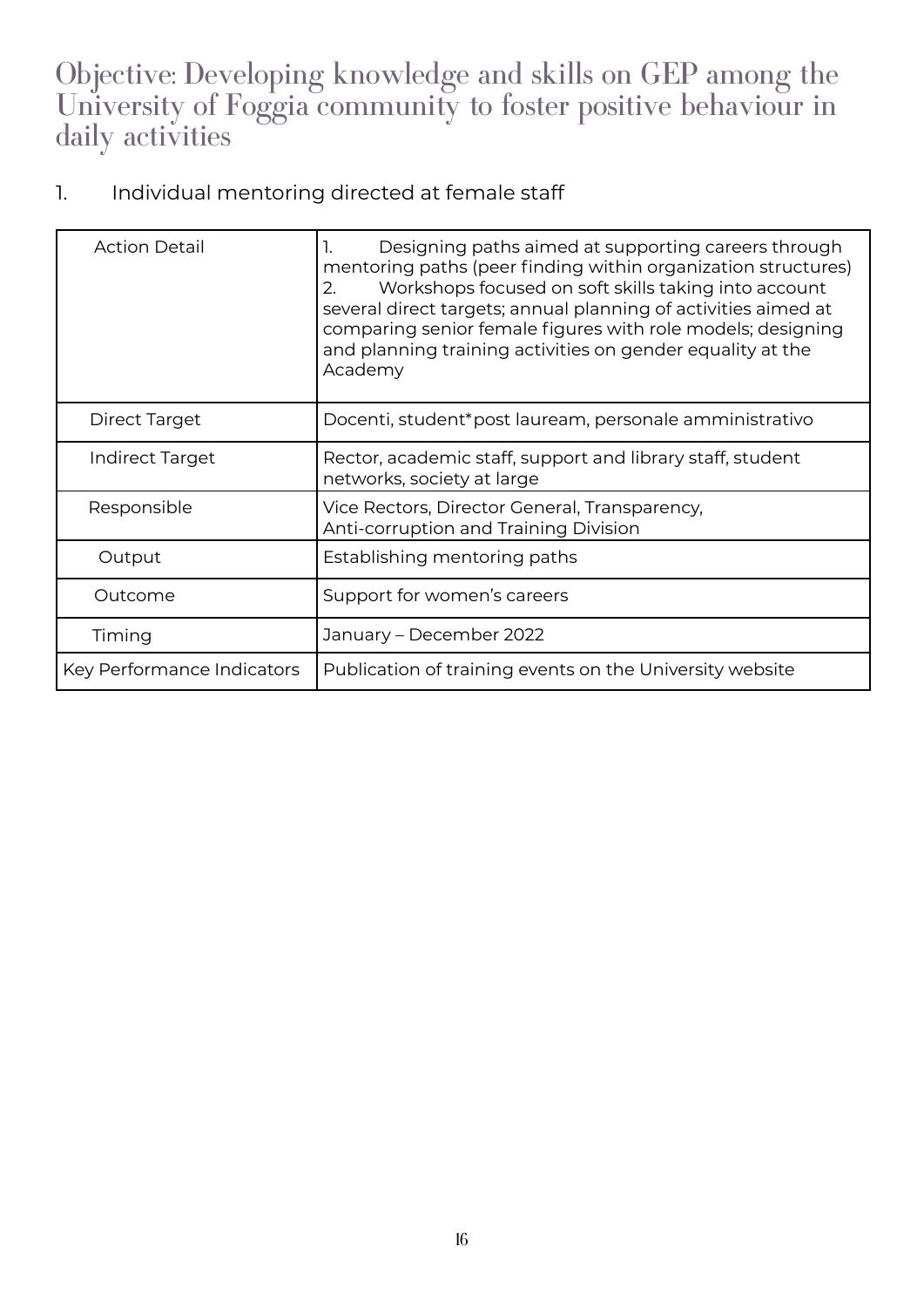### 2. PhD Students' education - Compulsory annual course for PhD students

| <b>Action Detail</b>       | Designing, planning training activities regarding gender<br>1.<br>bias impact on professional and career choices<br>Teaching material<br>2.<br>3.<br>Implementing training activities<br>Result monitoring<br>4. |
|----------------------------|------------------------------------------------------------------------------------------------------------------------------------------------------------------------------------------------------------------|
| Direct Target              | PhD students, students of specialisation schools, and possibly<br>research fellows, scholarship holders on the grounds of criteria<br>such as length and voluntary participation                                 |
| Indirect Target            | University community                                                                                                                                                                                             |
| Responsible                | PhD Coordinators, Higher Education and Advanced Studies,<br>Heads of Departments, Dean of the Faculty of Medicine,<br><b>Research Division</b>                                                                   |
| Output                     | Training activities on offer<br>1.<br>2.<br>Report(s) on participation<br>$\overline{3}$ .<br>Self-assessment form on activity success                                                                           |
| Outcome                    | Aumento di scelte professionali e di carriera non stereotipiche                                                                                                                                                  |
| Timeline                   | January - December 2022                                                                                                                                                                                          |
| Key Performance Indicators | Publication of Reports on the University website                                                                                                                                                                 |

### 3. Academic staff training - Training modules on gender equality

| <b>Action Detail</b>       | Progettazione, pianificazione della attività di formazione su:<br>1.<br>Work-life balance; Asimmetrie di genere;<br>Quadro normativo e policy<br>Materiale didattico<br>2.<br>3.<br>Messa a sistema delle attività formative<br>Monitoraggio sui risultati<br>4. |
|----------------------------|------------------------------------------------------------------------------------------------------------------------------------------------------------------------------------------------------------------------------------------------------------------|
| Direct Target              | Academic staff (namely, newly employed members)                                                                                                                                                                                                                  |
| Indirect Target            | University community                                                                                                                                                                                                                                             |
| Responsible                | PhD Coordinators Human Resources, Heads of Departments,<br>Dean of the Faculty of Medicine, Research Division                                                                                                                                                    |
| Output                     | Training activities on offer<br>1.<br>2.<br>Report(s) on participation<br>3.<br>Self-assessment form on activity success                                                                                                                                         |
| Outcome                    | Inclusive organizational culture                                                                                                                                                                                                                                 |
| Timiline                   | January - December 2022                                                                                                                                                                                                                                          |
| Key Performance Indicators | Publication of reports on the University website                                                                                                                                                                                                                 |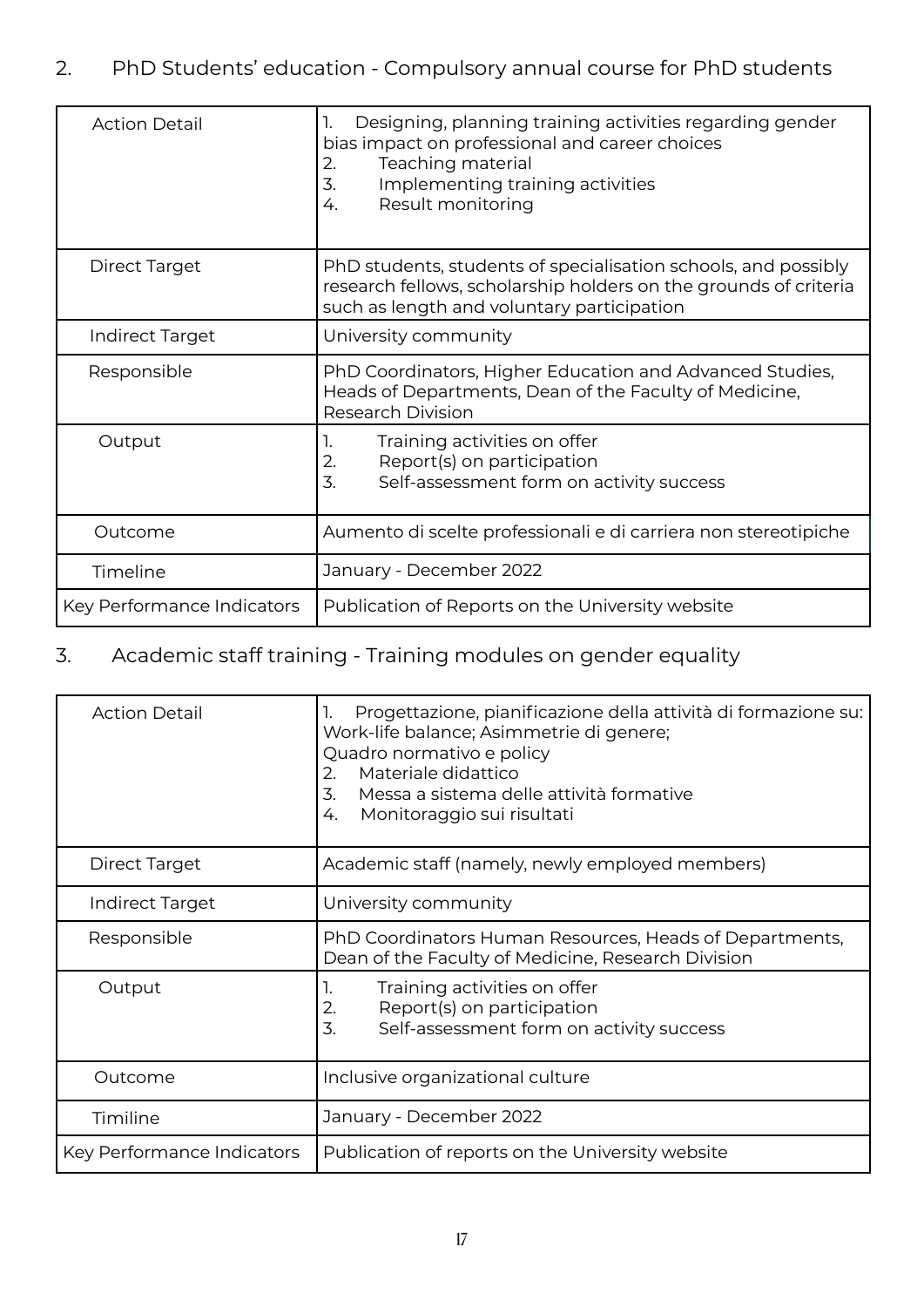#### 4. Training for support and library staff - Training modules on gender equality to be repeated annually

| <b>Action Detail</b>       | Designing, planning training activities balancing work-<br>life; Gender asymmetries;<br>Regulatory and policy framework<br>Teaching material<br>2.<br>3.<br>Implementing training activities |
|----------------------------|----------------------------------------------------------------------------------------------------------------------------------------------------------------------------------------------|
| Direct Target              | Support and library staff                                                                                                                                                                    |
| Indirect Target            | The University community                                                                                                                                                                     |
| Responsible                | Guarantee Committee (CUG), Personnel, Transparency, Anti-<br>corruption and Training Division                                                                                                |
| Output                     | Training activities on offer<br>Ι.<br>Report(s) on participation<br>2.<br>3.<br>Self-assessment form on activity success                                                                     |
| Outcome                    | Inclusive organizational culture                                                                                                                                                             |
| Timeline                   | January - December 2023                                                                                                                                                                      |
| Key Performance Indicators | Publication of reports on the University website                                                                                                                                             |

5. Promoting gender balance in selection panels for the recruitment of academic, research, support and library staff, taking into account current laws on women quotas in teacher selection panels

| <b>Action Detail</b>       | Amending regulations on selection panel make-up for<br>1.<br>staff recruitment<br>Monitoring increase in gender balance in selection<br>2.<br>panels |
|----------------------------|------------------------------------------------------------------------------------------------------------------------------------------------------|
| Direct Target              | Candidates in recruitment process                                                                                                                    |
| <b>Indirect Target</b>     | The University community                                                                                                                             |
| Responsible                | Academic Senate and Board of Governors, Human Resources,<br>Strategic Planning, Management Control and Performance<br><b>Assessment Division</b>     |
| Output                     | Regulations<br>1.<br>2.<br>Monitoring report(s)                                                                                                      |
| Outcome                    | Decrease of the gender gap in career paths                                                                                                           |
| Timeline                   | January - December 2022                                                                                                                              |
| Key Performance Indicators | Publication of regulations and reports on the University<br>website                                                                                  |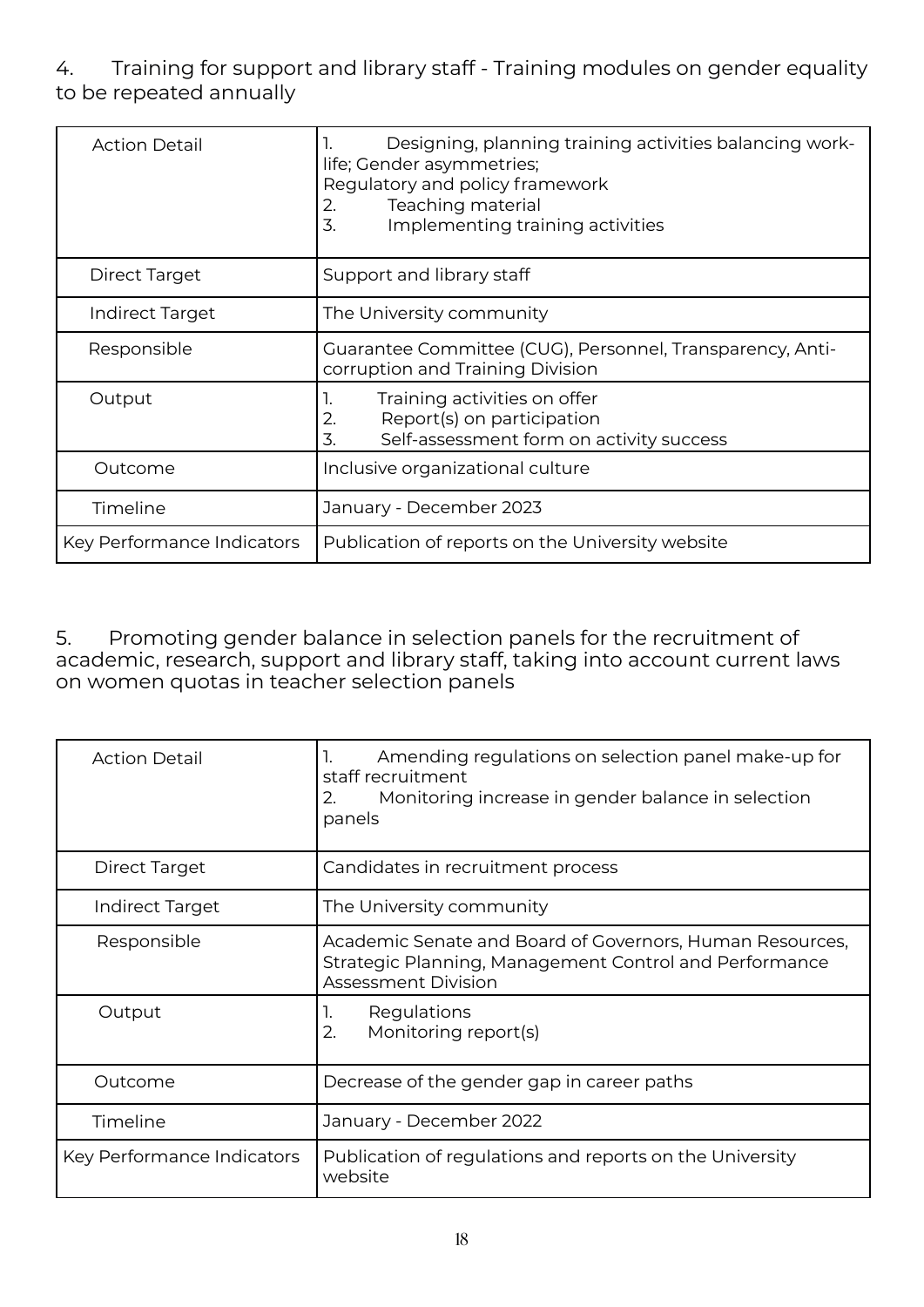### 6. Training of staff in leadership positions

| <b>Action Detail</b>       | Devising and setting up courses and workshops aimed at<br>developing empowerment and inclusiveness in decision-<br>making processes |
|----------------------------|-------------------------------------------------------------------------------------------------------------------------------------|
| Direct Target              | Personale in posizione apicale                                                                                                      |
| <b>Indirect Target</b>     | Docenti, personale tecnico, amministrativo e bibliotecario                                                                          |
| Responsible                | Rettore, Delegato/a                                                                                                                 |
| Output                     | Percorsi formativi e workshop                                                                                                       |
| Outcome                    | Incremento componente femminile in posizione di leadership<br>policy inclusive                                                      |
| Timeline                   | January 2022 - December 2024                                                                                                        |
| Key Performance Indicators | Publication of courses on the University website                                                                                    |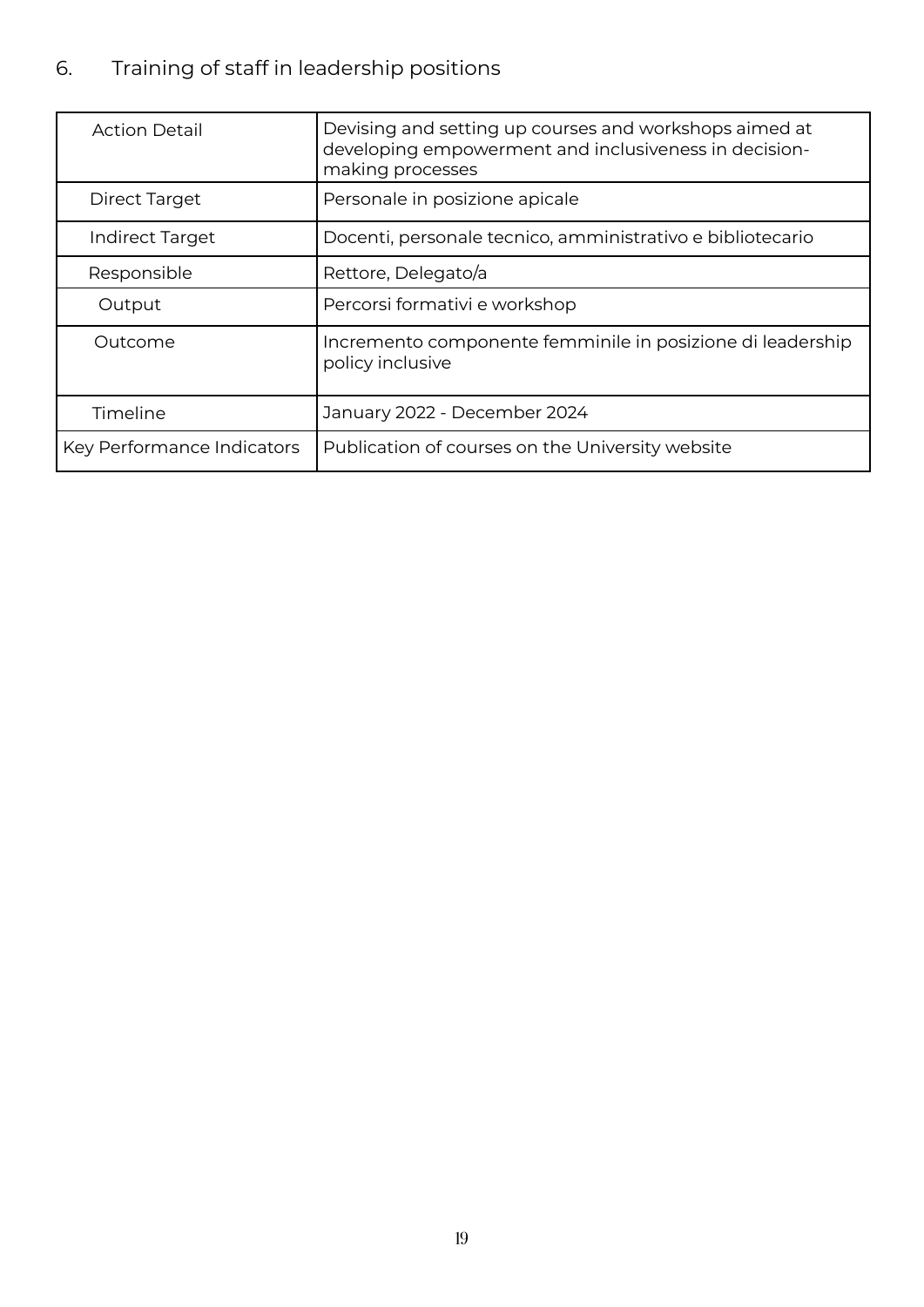## Area 4

# Integration of the Gender Dimension into Research and Teaching Curricula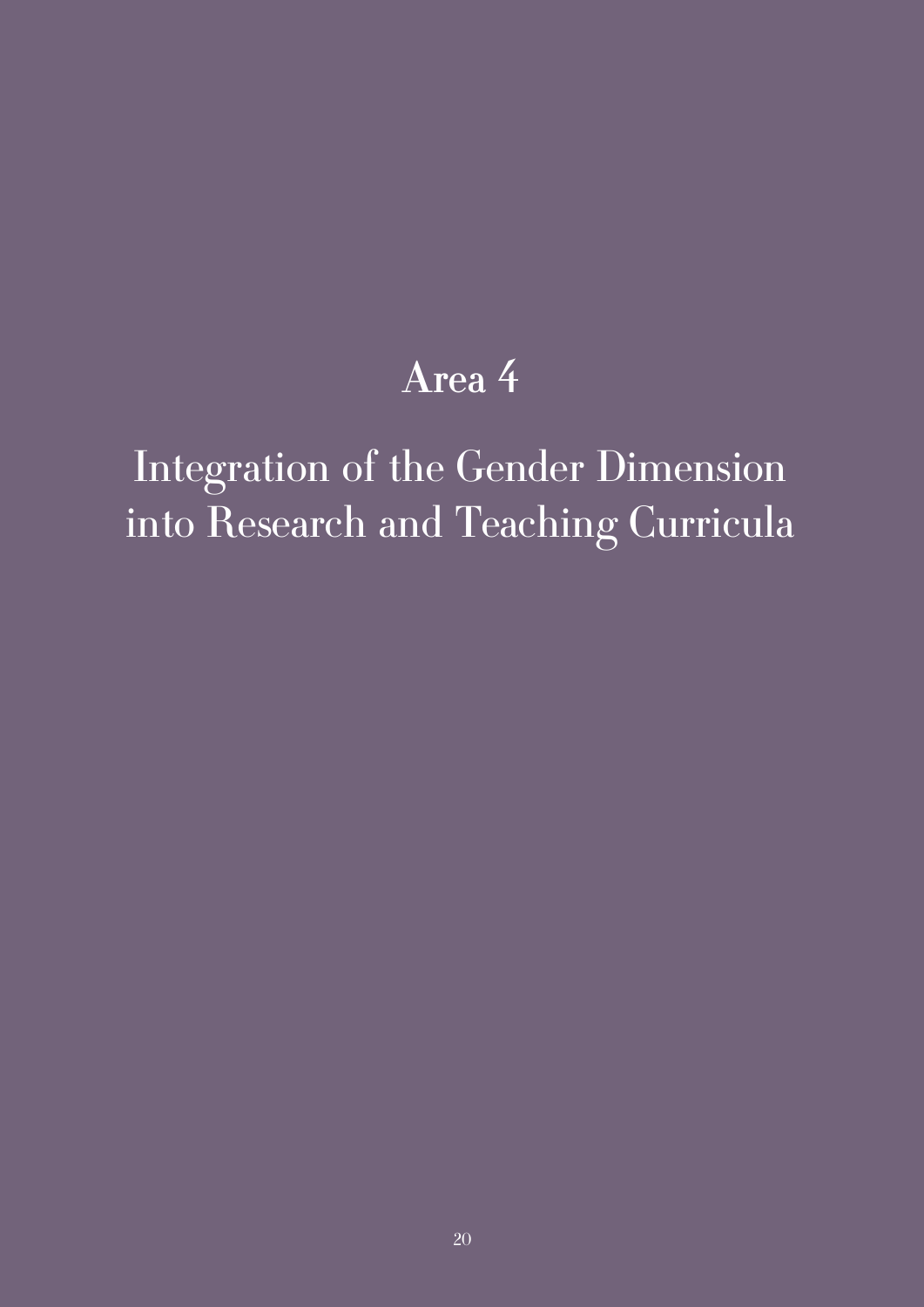## Objective: Encouraging gender dimension integration in teaching curricula

1. Student Training - Training module (with CFU recognition) for all students

| <b>Action Detail</b>       | Devising, planning training activities regarding gender<br>1.<br>bias impact on professional and career choices<br>Teaching material<br>2.<br>3.<br>Implementing training activities<br>Planning placement activities (anti-violence<br>4.<br>organizations)<br>5.<br>Monitoring results<br>6.<br>Including dedicated CFU in students' study plan |
|----------------------------|---------------------------------------------------------------------------------------------------------------------------------------------------------------------------------------------------------------------------------------------------------------------------------------------------------------------------------------------------|
| Direct Target              | Student body                                                                                                                                                                                                                                                                                                                                      |
| <b>Indirect Target</b>     | University community                                                                                                                                                                                                                                                                                                                              |
| Responsible                | Education and Student Services, Orientation Division, Student<br>Council                                                                                                                                                                                                                                                                          |
| Output                     | Training activities on offer<br>1.<br>2.<br>Report on participation<br>$\overline{3}$ .<br>Self-assessment form on activity success                                                                                                                                                                                                               |
| Outcome                    | Increase in non stereotyped professional and career choices                                                                                                                                                                                                                                                                                       |
| Timeline                   | January - December 2022                                                                                                                                                                                                                                                                                                                           |
| Key Performance Indicators | Publication of results on the University website                                                                                                                                                                                                                                                                                                  |

### 2. Promoting gender dimension in teaching curricula

| <b>Action Detail</b>       | Training and co-designing activities offered to academic<br>staff on a voluntary basis aimed at integrating the gender<br>dimension in teaching<br>Include the field 'gender' in the curricula template<br>2. |
|----------------------------|---------------------------------------------------------------------------------------------------------------------------------------------------------------------------------------------------------------|
| Direct Target              | Academic staff, research staff                                                                                                                                                                                |
| Indirect Target            | PhD students, students of specialisation schools, research fel-<br>lows, scholarship holders, student body                                                                                                    |
| Responsible                | Guarantee Committee (CUG), Education and Student Services,<br><b>Heads of Departments</b>                                                                                                                     |
| Output                     | Increase of gender dimension in teaching curricula                                                                                                                                                            |
| Outcome                    | Gender-sensitive training approach                                                                                                                                                                            |
| Timeline                   | January 2022 - December 2024                                                                                                                                                                                  |
| Key Performance Indicators | Publication of teaching curricula on the University website                                                                                                                                                   |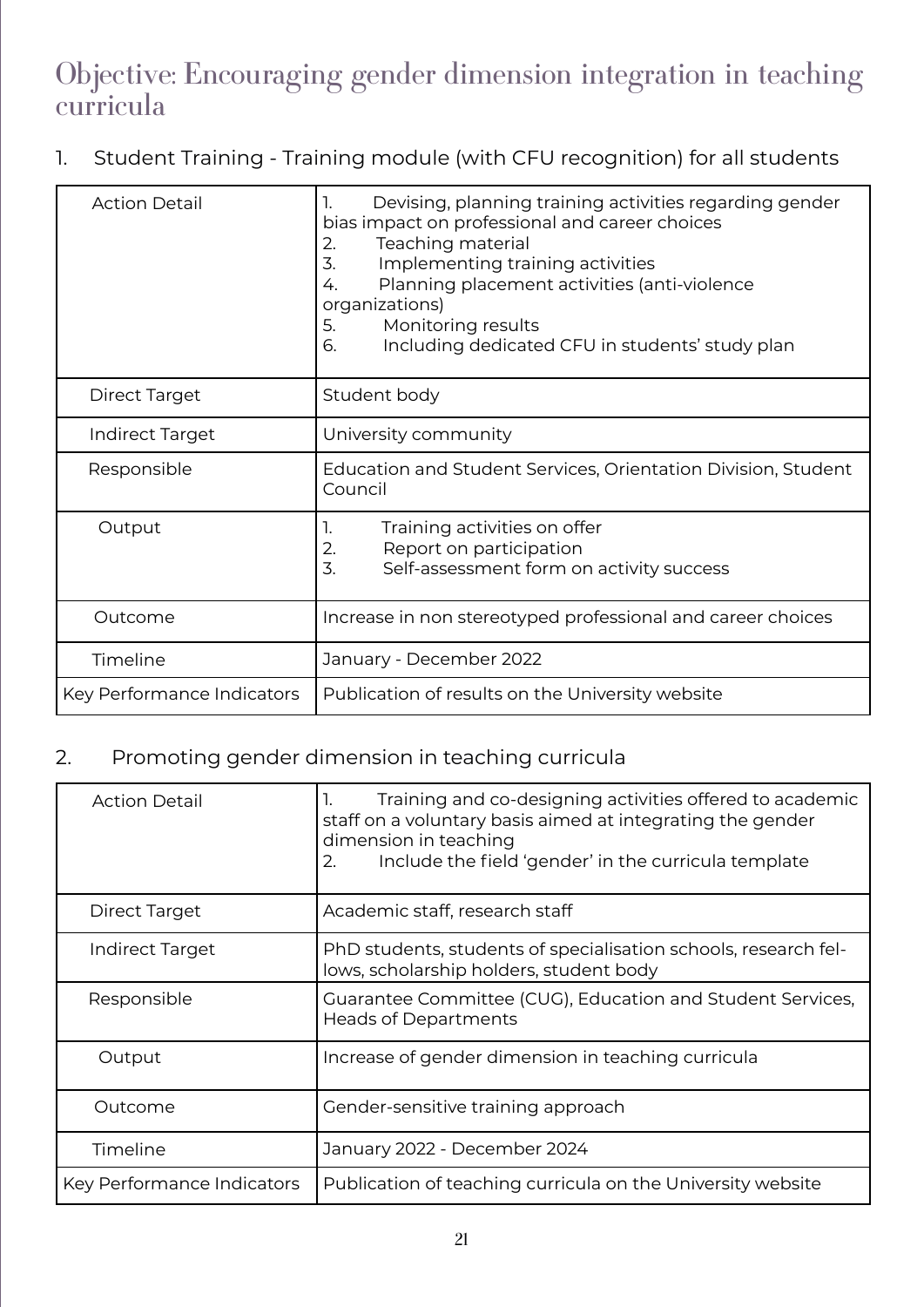### Objective: Promoting integration of a gender dimension in research

1. Raising awareness on the need for gender dimension integration and on producing data disaggregated by gender in research results, starting from the enormous amount of knowledges developed in previous European projects

| <b>Action Detail</b>       | Devising and setting up department workshops<br>1.<br>including the gender dimension<br>Planning and setting up training activities<br>2.<br>$\overline{3}$ .<br>Monitoring impact of workshops and training<br>Devising a template aimed at integrating the gender<br>4.<br>approach in research |
|----------------------------|---------------------------------------------------------------------------------------------------------------------------------------------------------------------------------------------------------------------------------------------------------------------------------------------------|
| <b>Direct Target</b>       | Academic staff, research staff, PhD students, postgraduates,<br>fellows, scholarship holders                                                                                                                                                                                                      |
| Indirect Target            | Student body, policy-making bodies, administrative bodies,<br>local and communication agencies using research for advisory<br>services and information purposes, society at large                                                                                                                 |
| Responsible                | All Departments                                                                                                                                                                                                                                                                                   |
| Output                     | Workshop and training<br>1.<br>2.<br>Information material<br>3.<br>Template<br>Report<br>4.                                                                                                                                                                                                       |
| Outcome                    | Gender-sensitive scientific culture                                                                                                                                                                                                                                                               |
| Timeline                   | January 2022 - December 2024                                                                                                                                                                                                                                                                      |
| Key Performance Indicators | Publication of outputs on the University website                                                                                                                                                                                                                                                  |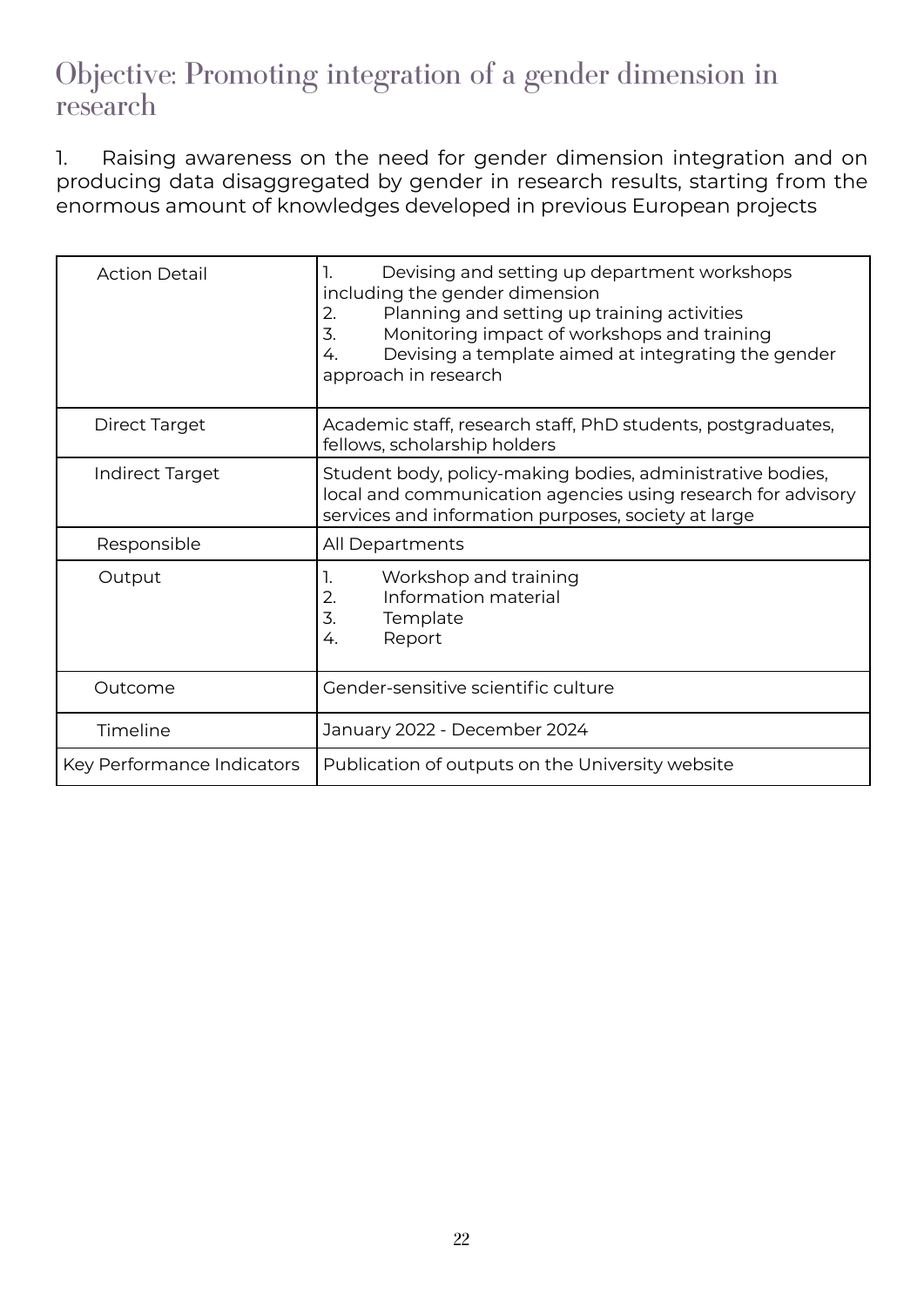## Area 5

Tackling gender-based violence, including sexual harassment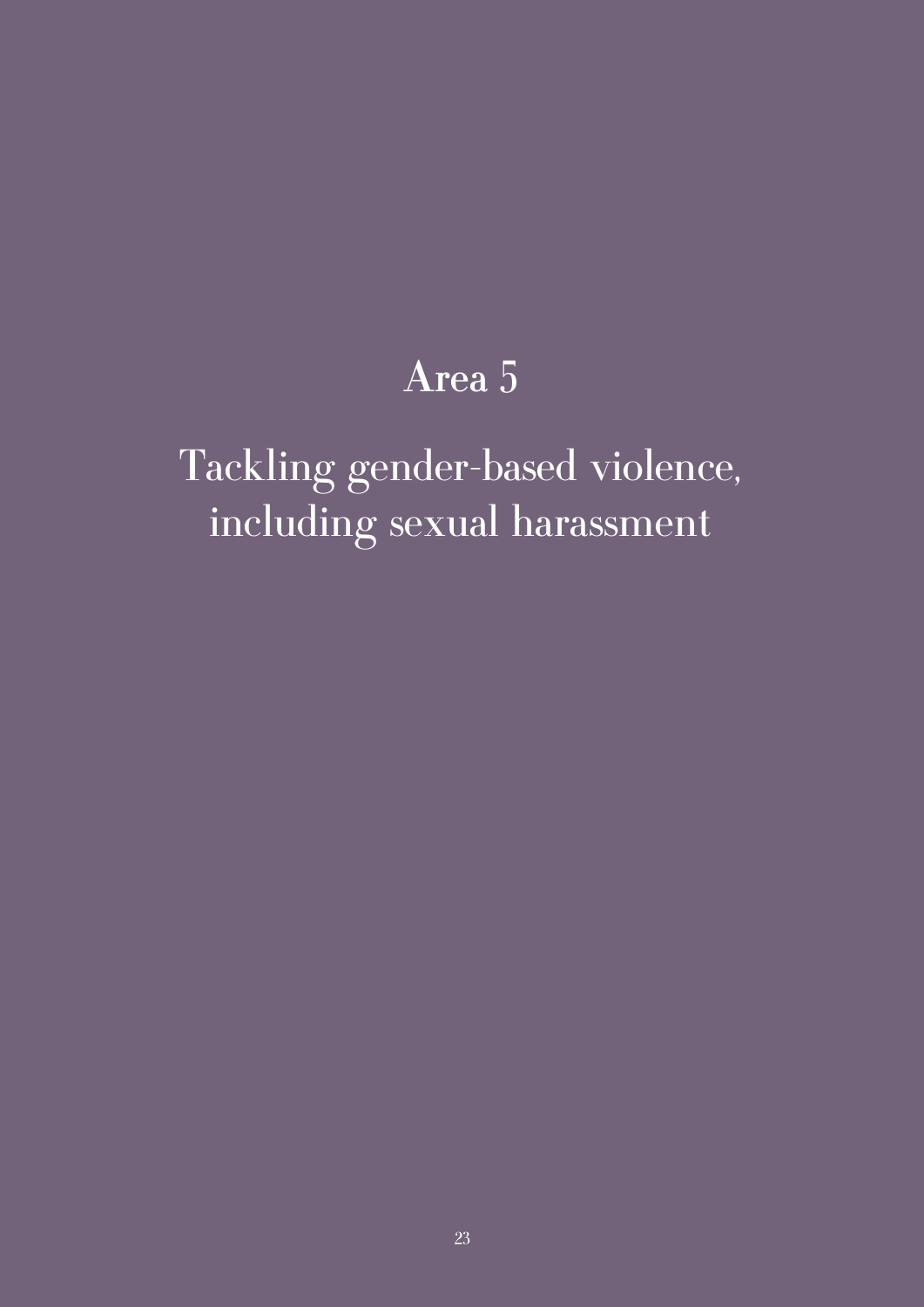## Objective: Improving employment and career regulations to ensure gender equality

1. Defining new procedures aimed at reducing stereotype in recruitment selection

| Action detail              | In compliance with current laws, identifying forms of<br>blind hiring in the recruitment process<br>Guidelines for recruitment selection panels regarding<br>2.<br>the use of special techniques to recognize/control prejudice<br>and stereotypes. Special Statement on the role of fair<br>assessment on part of the University of Foggia |
|----------------------------|---------------------------------------------------------------------------------------------------------------------------------------------------------------------------------------------------------------------------------------------------------------------------------------------------------------------------------------------|
| Direct Target              | Candidates for positions as members of the academic,<br>research, support and library staff, postgraduates, research<br>fellows, scholarship holders                                                                                                                                                                                        |
| Indirect Target            | Members of recruitment selection panels                                                                                                                                                                                                                                                                                                     |
| Responsible                | Human Resources, Directorate General                                                                                                                                                                                                                                                                                                        |
| Output                     | Process review<br>Ι.<br>Guidelines<br>2.                                                                                                                                                                                                                                                                                                    |
| Outcome                    | Gender-inclusive organizational culture                                                                                                                                                                                                                                                                                                     |
| Timeline                   | January 2022 - December 2024                                                                                                                                                                                                                                                                                                                |
| Key Performance Indicators | Publication of Guidelines and Reports on the University<br>website                                                                                                                                                                                                                                                                          |

## Objective: Contributing to decreasing gender prejudice and stereotypes

1. Spreading awareness of stereotype impact on one's professional outlook

| <b>Action Detail</b>       | Devising and setting up workshop orientation days in<br>1.<br>high schools<br>Presentations with testimonials<br>2.      |
|----------------------------|--------------------------------------------------------------------------------------------------------------------------|
| Direct Target              | High school students                                                                                                     |
| Indirect Target            | High school teaching staff, support and library staff, society at<br>large                                               |
| Responsible                | Guarantee Committee (CUG), Orientation Division, Regional<br>School Office                                               |
| Output                     | Holding information events<br>1.<br>Information material<br>2.                                                           |
| Outcome                    | Critical awareness of the gender dimension in university<br>choices; gender gap decrease in university courses enrolment |
| Timeline                   | January 2022 - December 2024                                                                                             |
| Key Performance Indicators | Publication of events on the University website                                                                          |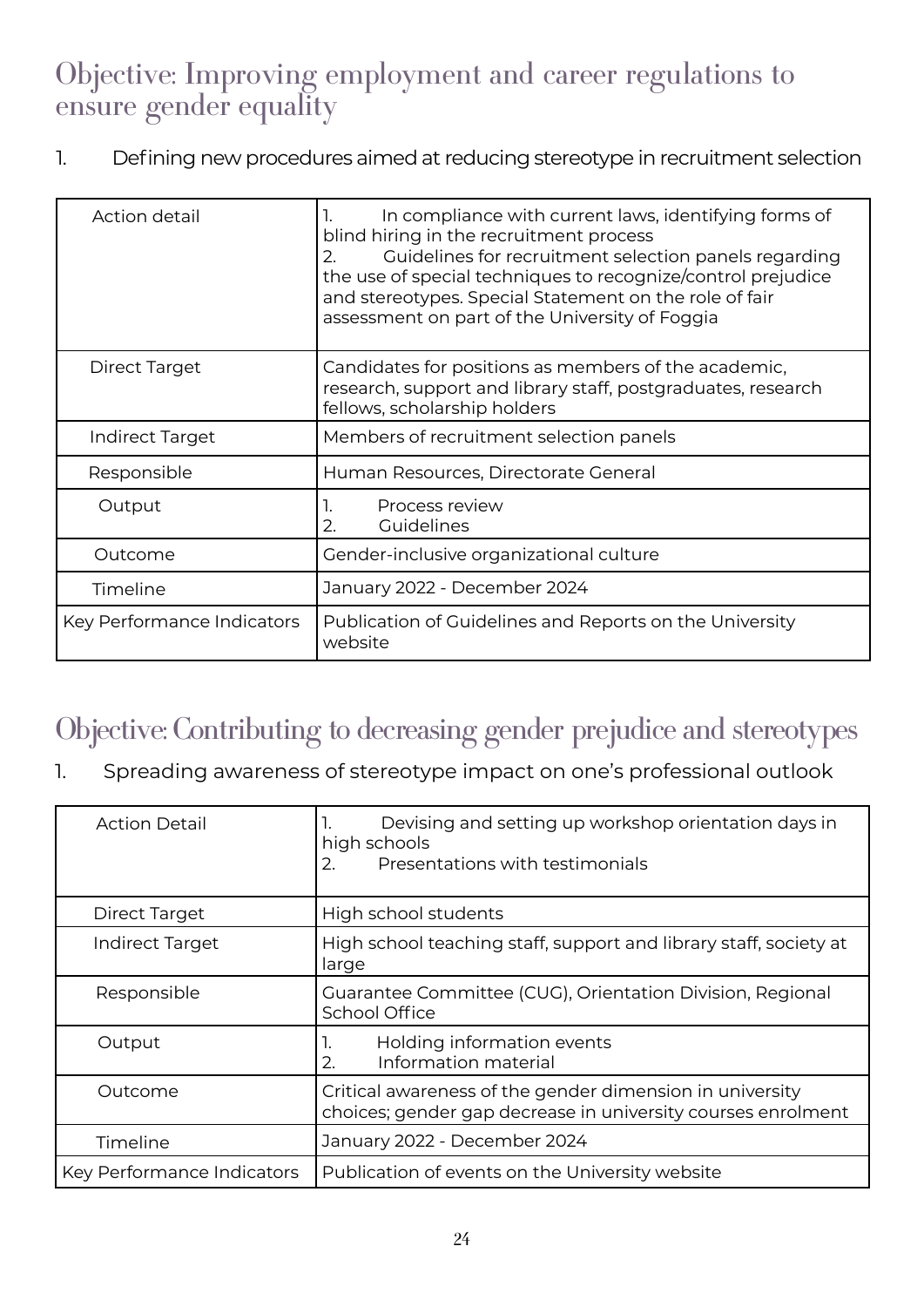Objective: Raising awareness of GE issues within and outside the community of the University of Foggia also contributing to deconstructing gender stereotypes

1. Communication campaigns supporting different GEP actions with constant emphasis on the under-represented gender

| <b>Action Detail</b>       | Devising and organising communication campaigns<br>Ι.<br>balancing male and female gender in various research fields<br>Devising and organising communication campaigns to<br>2.<br>emphasise the role of researchers working in anti-stereotypical<br>areas during orientation days at the University and in high<br>schools<br>3.<br>Devising and organising communication campaigns to<br>support GEP actions<br>Complying with gender-sensitive communication<br>4.<br>guidelines of the University in all institutional campaigns |
|----------------------------|----------------------------------------------------------------------------------------------------------------------------------------------------------------------------------------------------------------------------------------------------------------------------------------------------------------------------------------------------------------------------------------------------------------------------------------------------------------------------------------------------------------------------------------|
| Direct Target              | Academic staff, research staff, support staff and library staff,<br>PhD students, students of specialisation schools, research<br>fellows, scholarship holders                                                                                                                                                                                                                                                                                                                                                                         |
| <b>Indirect Target</b>     | The media and society at large                                                                                                                                                                                                                                                                                                                                                                                                                                                                                                         |
| Responsible                | Guarantee Committee (CUG), Communications Division                                                                                                                                                                                                                                                                                                                                                                                                                                                                                     |
| Output                     | Launched campaigns                                                                                                                                                                                                                                                                                                                                                                                                                                                                                                                     |
| Outcome                    | Visibility promotion of the University of Foggia as an inclusive<br>institution                                                                                                                                                                                                                                                                                                                                                                                                                                                        |
| Timing                     | January 2022 - December 2024                                                                                                                                                                                                                                                                                                                                                                                                                                                                                                           |
| Key Performance Indicators | Publication of communication campaigns on the University<br>website                                                                                                                                                                                                                                                                                                                                                                                                                                                                    |